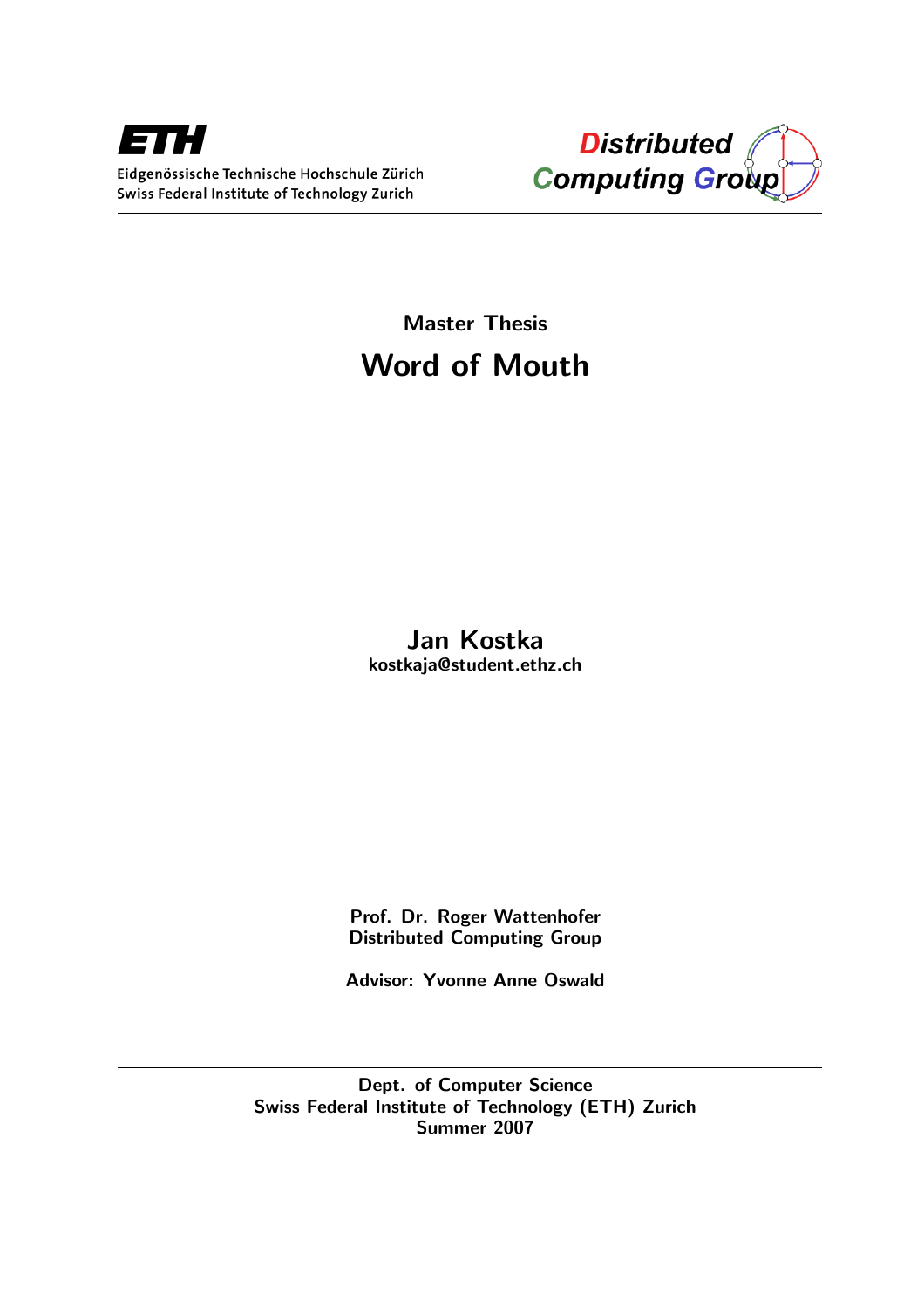First of all I especially would like to thank my parents for their great support during my studies. Then I have to thank my brothers and friends which supported me greatly the last few months. Furthermore I must thank my advisor and my supervising professor who were responsible for a very beneficial research atmosphere and provided a great support.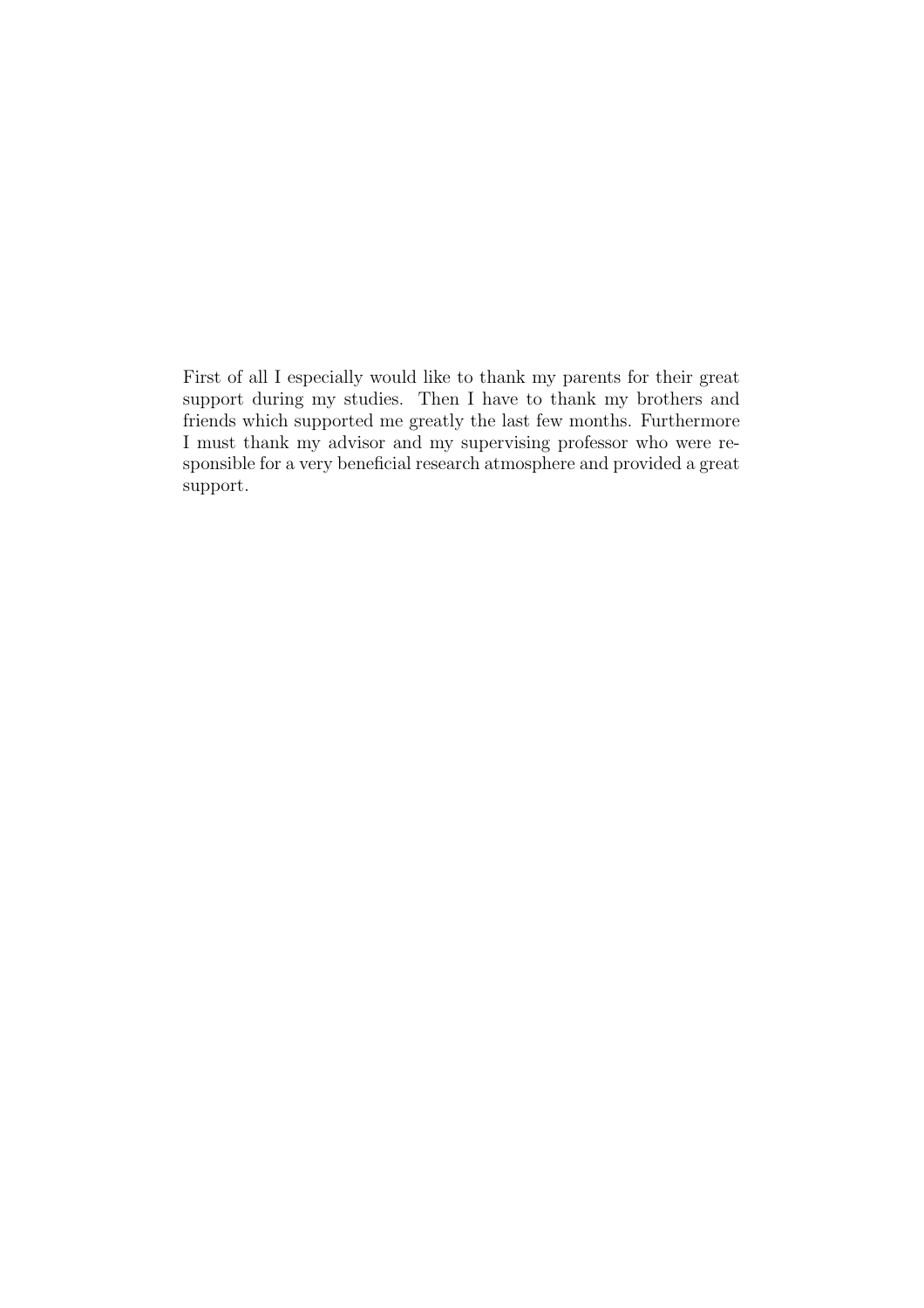# Word of Mouth

Jan Kostka

Prof. Dr. Roger Wattenhofer Distributed Computing Group

Advisor: Yvonne Anne Oswald

October 28, 2007

#### Abstract

The dissemination of rumors in a network is modeled as a game. There, the choice of most suitable starting nodes is one important aspect. Analyzes with different models of the rumor game in various network topologies are performed. For small world networks and random graphs it is simulated using a network algorithm tool. Furthermore concepts of Voting theory are used to gain a broader insight in the analysis of this rumor game.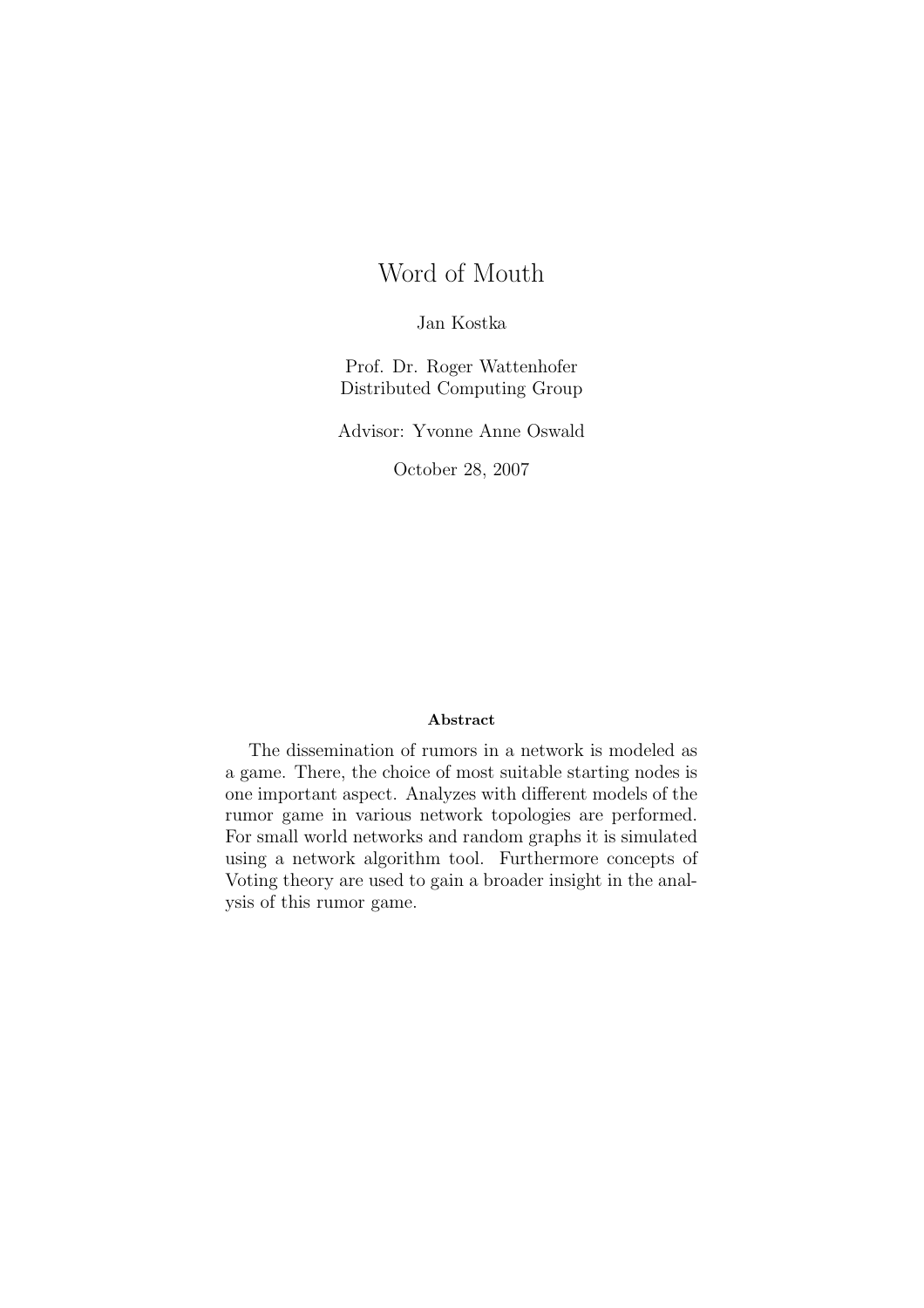# **Contents**

| 1            | Introduction                                                                                                                                                                                                                                                                                                                  | 1                                                    |
|--------------|-------------------------------------------------------------------------------------------------------------------------------------------------------------------------------------------------------------------------------------------------------------------------------------------------------------------------------|------------------------------------------------------|
| $\mathbf{2}$ | <b>Related Work</b><br>2.1<br>Diffusion of Information<br>2.2<br>Game-Theoretic Approaches<br>2.3                                                                                                                                                                                                                             | 3<br>3<br>$\overline{4}$<br>5                        |
| 3            | <b>Preliminaries</b><br>3.1<br>3.2<br>3.2.1<br>3.2.2<br>3.3<br><b>Topology</b>                                                                                                                                                                                                                                                | 7<br>$\overline{7}$<br>8<br>8<br>8<br>8              |
| 4            | <b>Analysis</b><br>4.1<br>4.1.1<br>Star<br>4.1.2<br>Line<br>4.1.3<br>D-dimensional Grid<br>.<br>4.1.4<br>11<br>Fairness<br>4.1.5<br>4.2<br>Basic Model with Multiple Players<br>4.2.1<br>Line<br>4.2.2<br><b>Bidding Model</b><br>4.3<br>4.3.1<br>19<br>Star<br>4.3.2<br>20<br>Line<br>D-dimensional Grid<br>21<br>4.3.3<br>. | 9<br>9<br>9<br>9<br>10<br>12<br>17<br>17<br>18<br>19 |
| 5            | <b>Location Theory</b><br>23<br>Finding the Medianoid and Centroid of a Network<br>24<br>5.1<br>5.1.1<br>26<br>Heuristics for Medianoid<br>27<br>512<br>5.2<br>28<br>29<br>5.2.1                                                                                                                                              |                                                      |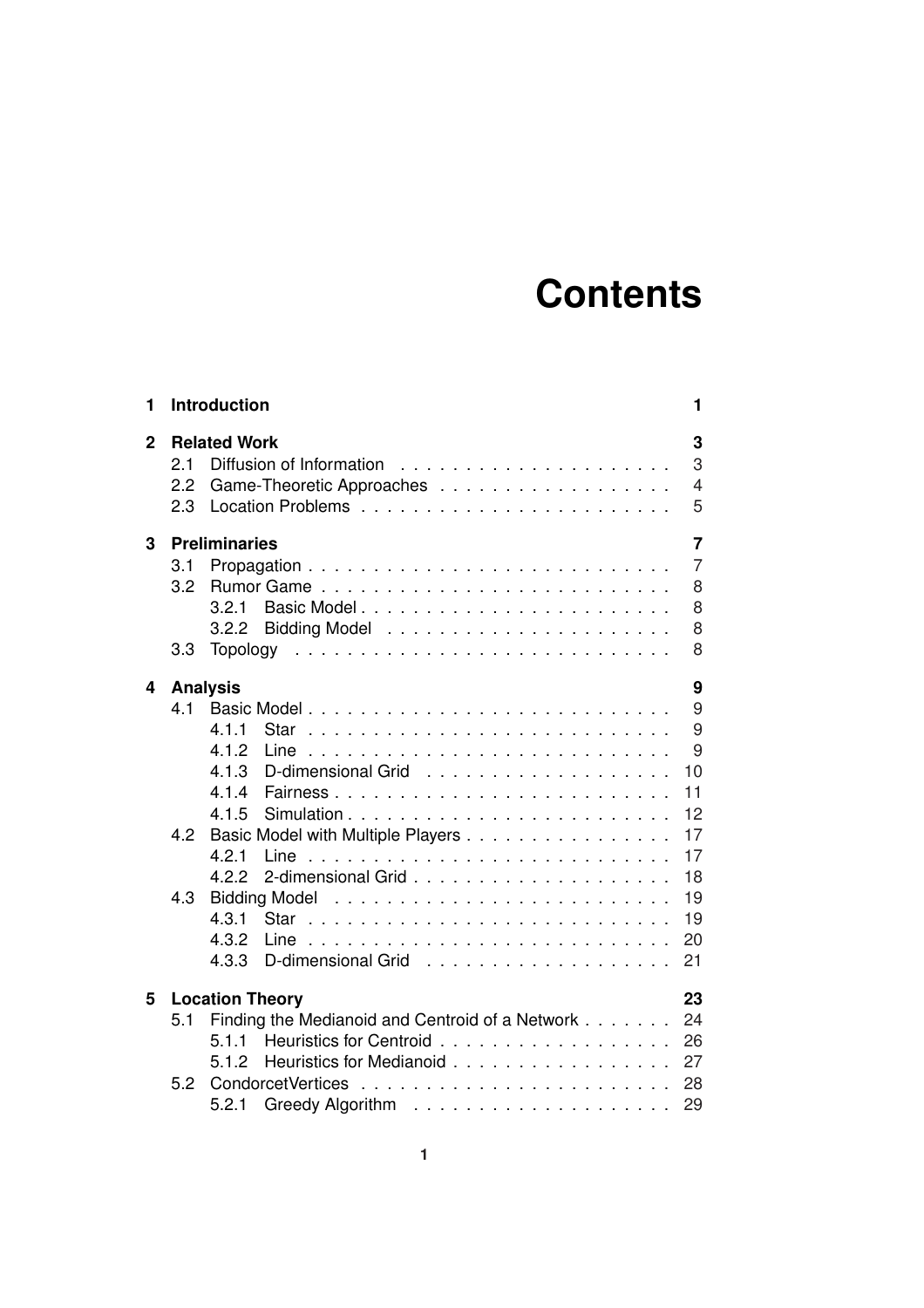### **6 Conclusion 31**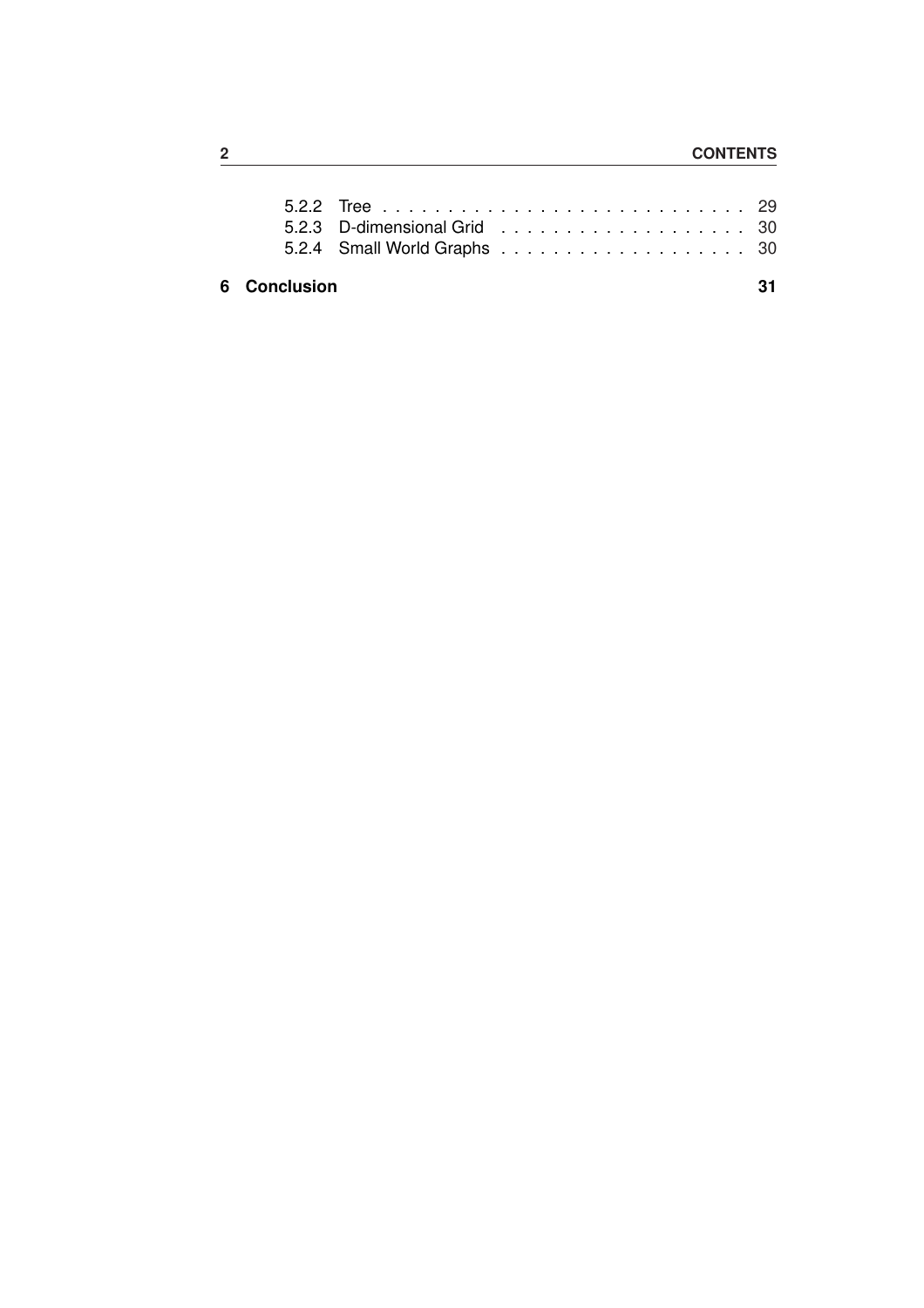# **1 Introduction**

Rumors can spread astoundingly fast through networks of people. Traditionally this happens by word of mouth, but with the emergence of the internet and its new possibilities new ways of rumor propagation are present. People write email, chat with each other or publish their thoughts in a blog. In these networks many factors influence the dissemination of rumors. It is important who initiates at which place some piece of information and how convincing it is. Furthermore the underlying network structure decides how fast the information can propagate and how many people can be reached.

More generally we can speak of diffusion of information in networks. This was the topic of various research during the past years. The analysis of these diffusion processes can be useful for viral marketing, e.g. to target a few influential people for initating marketing campaigns. How the diffusion takes place is tightly influenced by the underlying nework structure.

We aim at modeling the spreading of rumors as a game where a number of players can choose different starting nodes in a graph to spread messages. Additional parameters as the persuasiveness or the aging of a rumor can modulate the propagation of the message through the network. The payoff of each player is the number of nodes that are convinced by the corresponding rumor.

In this thesis we are interested in various aspects of such a rumor game. The choice of nodes that is particularly suitable for initiating the piece of information is one important problem. Of course it is strongly dependent on the underlying network structure. We therefore analyze various network topologies starting with star, line and grid graphs. Furthermore we examine how multiple players influence our rumor game. The players can select from different strategies. In the analysis of the game the existence of Nash equilibria is examined.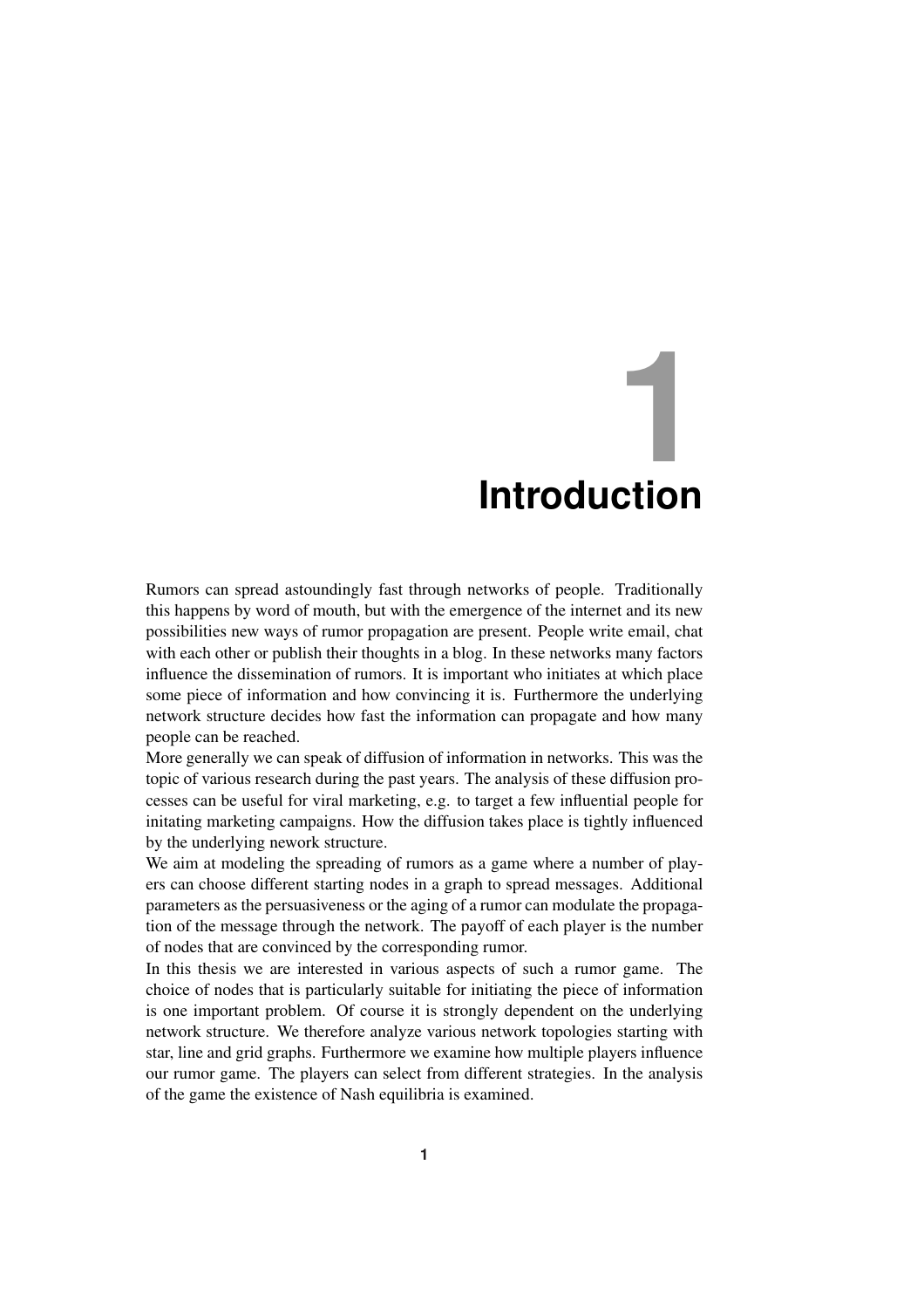Basically we define two different models for the rumor game and perform our examinations in each of them. Moreover we perform simulations in two different small world graph models and in a random graph model. Small world networks have been discovered in various natural phenomena, examples include electric power grids, neural networks, voter networks or social influence networks. Thus our simulations show the behaviour of the rumor game in real world networks and give us further knowledge which rumor placing strategies are beneficial.

The analytical examinations in general graphs are conducted with concepts of facility location theory. After adapting these concepts to our model they give further insights in the problem of choosing the best nodes to initiate the rumor in a general graph.

**2**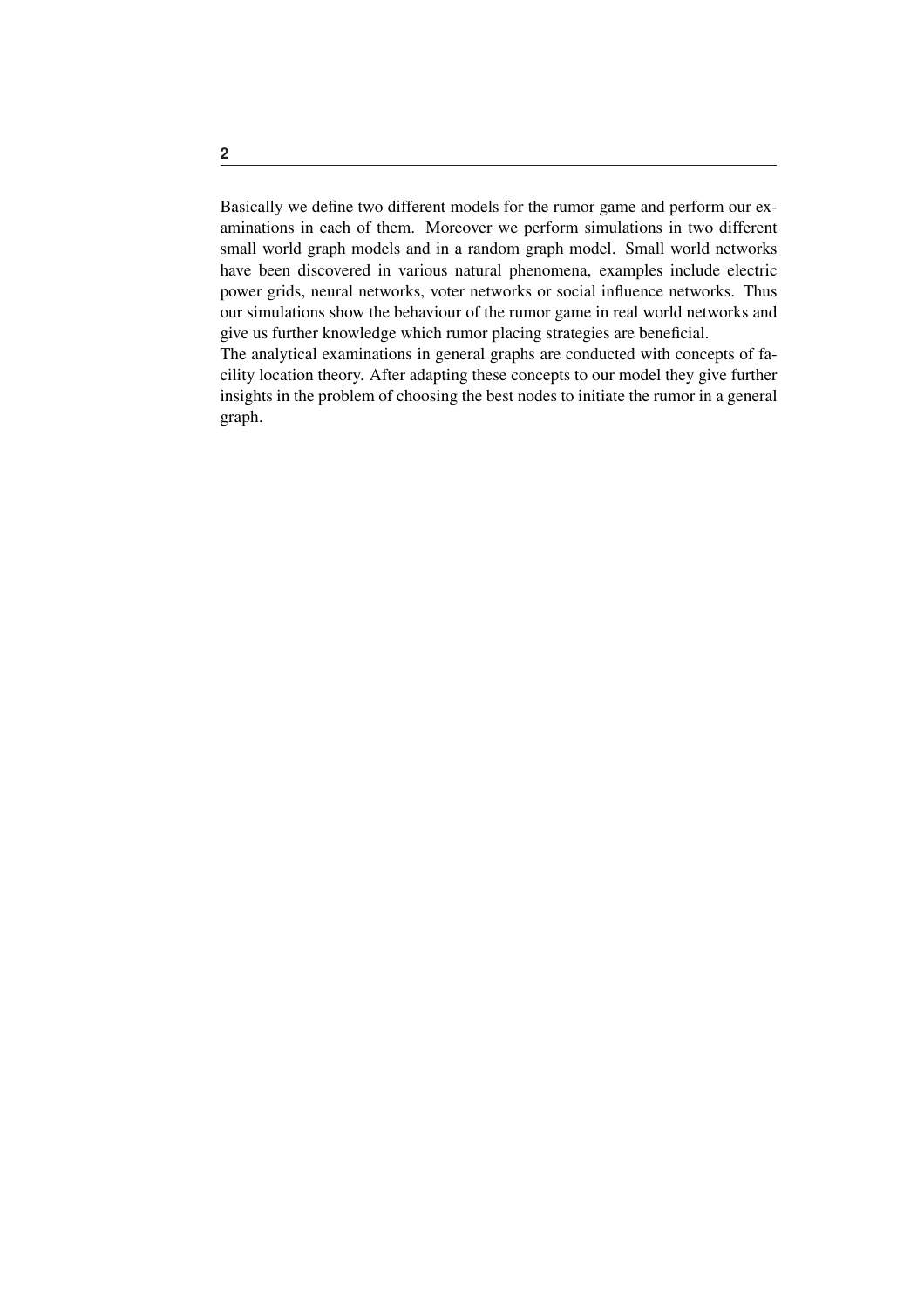

In the following we outline three main areas of research related to our rumor game.

# **2.1 Diffusion of Information**

The determination of an initial set of active nodes that starts the diffusion process is an important task for modeling the diffusion of information. Kleinberg et al. [13] study the optimization problem of selecting the most influential nodes in a social network. The optimal solution is NP-hard, but provable approximation guarantees are provided for efficient algorithms. This *Influence Maximization Problem* asks to find the k-node set of maximum influence, whereas the influence of a set of nodes is the expected number of activated nodes at the end of the diffusion process. Kleinberg et al. achieve an approximation of the optimum by a natural greedy hillclimbing strategy. Their method is better than heuristics based on nodes' degrees and centrality within the network, as well as choosing random nodes. The hillclimbing strategy is always within a factor of at least 63% of the optimal solution for this problem.

Blume [1] studies strategic interaction between players. The players are myopic in their decision making and after they made one, they are locked in for some short period of time. He examines two kinds of strategy revision processes: In *Best-Response Dynamics* each player maximizes instantaneous payoff at each revision opportunity, whereas in *Stochastic-Choice Dynamics* the players choose their strategy from some probability distribution. The strategy revision process is a continuous-time Markov process on the space of configurations and describes the evolution of players' choices through time. The player adapts to the environment in which she plays. The environment is in turn determined by the choices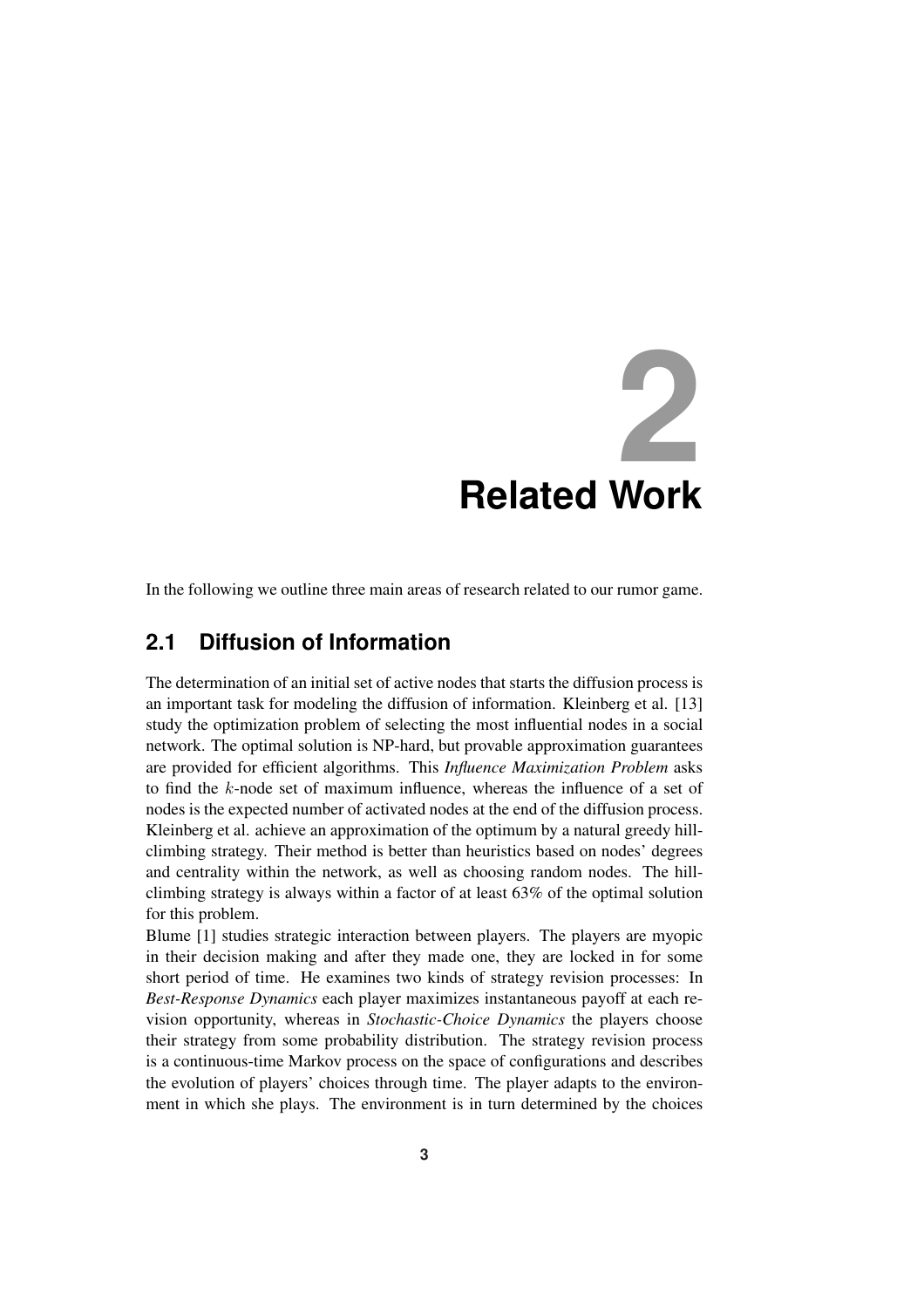made by the entire collection of players.

Young [17] considers processes in which new technologies and forms of behaviours are transmitted through social or geographic networks. The player's decisions are based on a combination of their inherent payoff and the number of neighbors who have adopted them. The long-run behavior of such systems is analyzed using a potential function. A change in a player's payoff results in a change in the potential. Every pure Nash equilibrium is a local maximum of the potential function. Young introduces a structural criterion, called close-knittedness. A group is close-knit if its members have a relatively large fraction of their interactions with each other as opposed to outsiders. He shows that when agents have a logistic response function to their neighbor's choices, and they interact in small, close-knit groups, the expected waiting time for diffusion to occur is bounded above independently of the number of agents and independently of the initial state.

# **2.2 Game-Theoretic Approaches**

The propagation of information through a social network has been studied from a game theoretic perspective, in which one postulates an increase in utility for players who adopt the new innovation or learn the new information if enough of their friends have also adopted it.

Morris [15] and Young [17] consider a setting like the following coordination game: in every time step, each node in a social network chooses a type 0, 1. The players of type 1 have adopted the information. Each player  $i$  receives a positive payoff for each of its neighbors that has the same type as  $i$ , in addition to an intrinsic benefit that  $i$  derives from its type. Each player may have a distinct utility for adopting, depending on his inherent interest in the topic. Suppose that all but a small number of players initially have type 0. Morris and Young explore the question of whether type 1's can "take over" the graph if every node chooses to switch to a type with probability increasing as the number of is neighbors that are of the same type increases.

Morris [15] examines when we get contagion under deterministic best response dynamics in local interaction games. Each player's binary choice in each period is best response to the population choices of the previous period. In this setting maximal contagion occurs when local interaction is sufficiently uniform and there is low neighbor growth. The game model consists of a set of players, furthermore it is specified which players interact with which other players. The players interact with a finite subset of the population. Each player at each location has a set of available actions and a payoff function. A player chooses one of two actions to play against all neighbors.

Ellison [3] examines the dynamic implications of learning in a large population coordination game. In each period of a dynamic model the players are randomly matched and each pair plays a  $2 \times 2$  coordination game. There exist two matching rules, uniform and local. The game is repeated till it converges. Again the players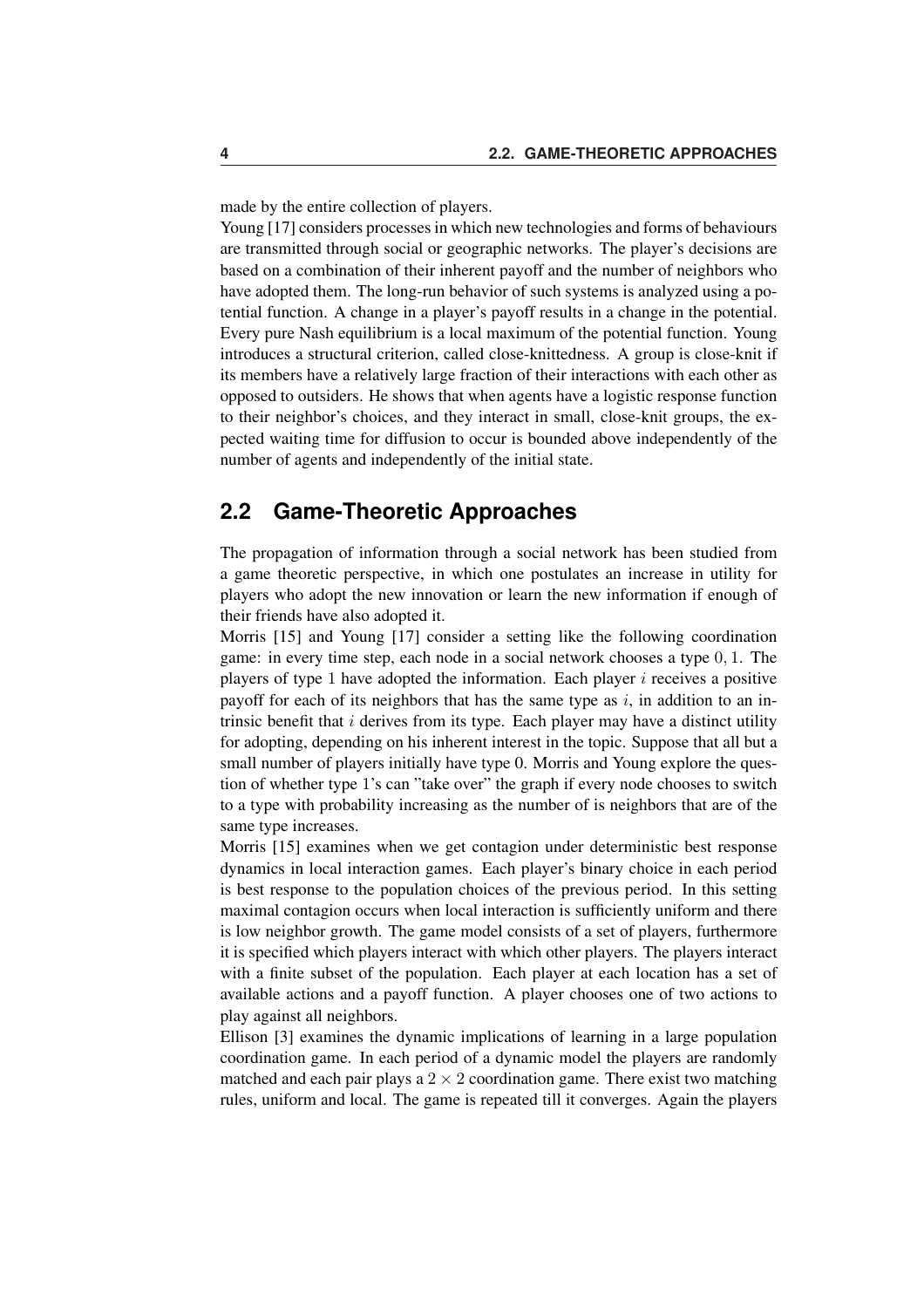react myopically to their environment.

In our rumor game we concentrate on the decision making at the beginning, that is when the players are choosing their nodes to initate the rumor in the network.

# **2.3 Location Problems**

In the one-dimensional space Hotelling [11] examines a competitive location problem. He analyzes the establishement of ice-cream shops at a long beach where the customers are distributed uniformly and buy their ice-creams at the nearest shop. *Voronoi Games* are used to process the problem in two dimensions. In these games the location set is continuous, and the consumers are assumed to be uniformly distributed. Cheong et al. [2] suppose that the Voronoi Game is played on a square with uniform demand and with a large enough number of moves. The second player locates all her points after observing all of player 1's moves. They show that in this setting player 2 obtains a payoff of at least  $1/2 + \alpha$  for a fixed constant  $\alpha$ . In our model the location set is discrete, thus we cannot just adopt these calculations. In the competitive location model of Hakimi [9] two competitors alternately choose locations for their facilities in the plane. Here the leader takes into consideration the reaction of the follower by choosing her positions. The follower has full knowledge of the leaders choosen positions and correspondly chooses her positions. Hakimi shows that finding the leader's and the follower's position on general graphs is NP-hard. Our model differs from Hakimi's in various aspects. Hakimi enables the placing of users on edges, and the placing of multiple users at vertices. In our model each vertex can be interpreted as one user.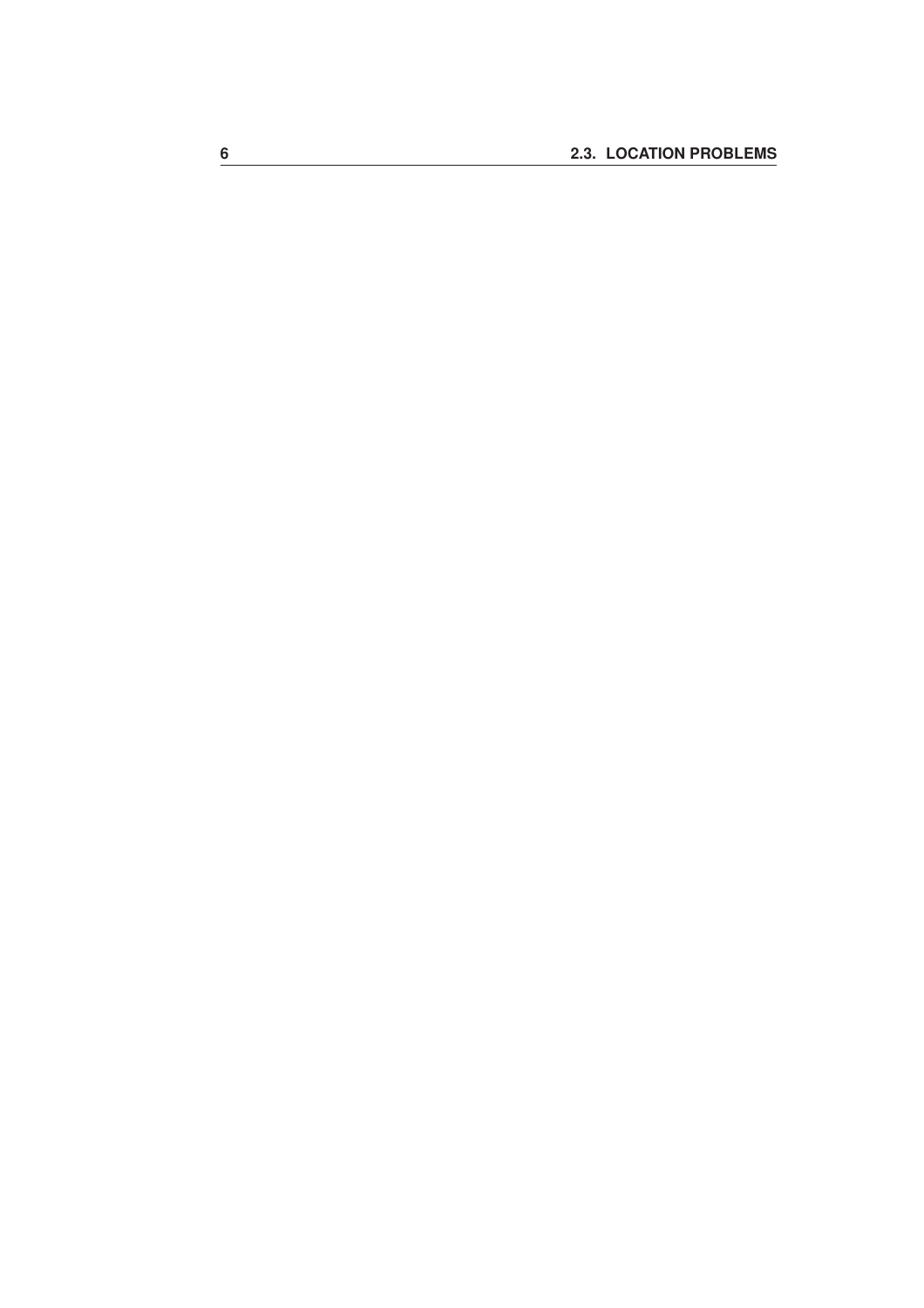# **3 Preliminaries**

In this section a model for the propagation of the rumors in the network is described. Furthermore two different models of the rumor game are defined and the topology model is described.

# **3.1 Propagation**

Our *Flooding Model* defines the propagation of the rumors in a graph  $G(V, E)$ . Two rumors with persuasiveness  $psv_i$  are initiated at starting nodes  $s_i \in V$ . The propagation of the rumors stops if all nodes have received one rumor.  $\frac{1}{2}$ 

In round k node i believes rumor  $r_i$  with probability  $P_i =$  $\frac{\sum_{m_i} psv_i(m_i)}{\sum_m psv_i(m)}$ , where  $m_i$ is a message received from a neighbor containing rumor  $r_i$ . Thus  $P_i$  depends on the rumors obtained in round  $k-1$ . Rumor  $r_i$  is then propagated in round k to all neighbors which have not yet received one.

Granovetter [8] and Schelling [16] were among the first to define a model that handles the propagation of information in networks by introducing the *Threshold Model*. There, the information is propagated to all neighbors if the summed up model. There, the information is propagated to an heighbors if the summed the persuasiveness of the received messages exceeds a threshold,  $\sum_m pers(m) \geq t$ .

A further basic diffusion model is the *Independent Cascade Model*, recently investigated in the context of marketing by Goldenberg, Libai and Muller [6] [7]. In this model node *i* is given the single chance to propagate rumor  $r_i$  to neighbor *j* with probability  $p_{i,j}$ . There are no further attempts of node i to activate node j. This process runs till no further activations are possible.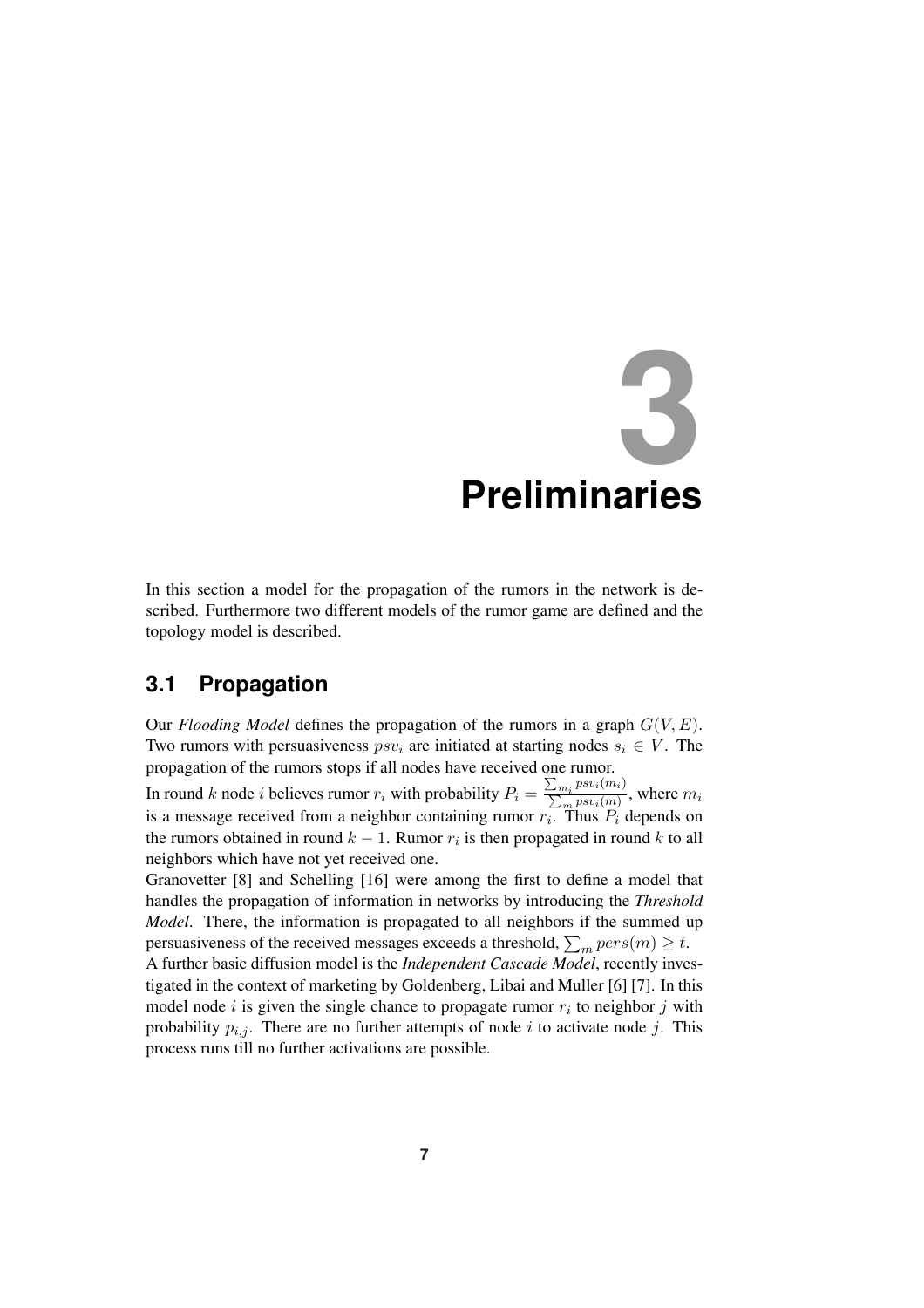# **3.2 Rumor Game**

In this section two models are described that are used for the selection of the starting nodes of the rumor game, the *Basic Model* and the *Bidding Model*.

#### **3.2.1 Basic Model**

Consider two players  $p_1, p_2$  and a graph  $G(V, E)$ . Vertices  $v_i \in V$  correspond to strategies, edges  $e_i \in E$  are interaction possibilities. In the *Basic Model* of the rumor game the players choose their strategy by selecting their starting node in the graph to place a rumor  $r_i$  with persuasiveness  $psv_i$ . Then the rumors propagate through the graph as specified by the Flooding Model. The payoff for player  $p_i$ is calculated when every node has heard a rumor and equals the number of nodes that believe rumor  $r_i$ . This model can be extended to multiple players, where each player chooses one node in the graph to initate her rumor.

#### **3.2.2 Bidding Model**

The *Bidding Model* is an extension of the Basic Model. It consists of two players, a purse for each player and a graph G(V,E). There is a auction for each node  $v \in V$ , where the players bid secretely for the node. The highest bid wins the node, the money of the loosing player is lost. Nobody wins the node if bids at a node are equal. The payoff of each player is *payoff= number of convinced nodes*. We can think of different strategies of bidding. A player can choose high degree nodes, choose central nodes or bid for many nodes and distribute these bids uniformly.

# **3.3 Topology**

We perform our analyzes in different regular topologies each of them having  $n$ nodes. The *star* contains one central node and n − 1 leaves. The *d-dimensional grid (d,l)* has lenght l in each dimension and consists of nodes of degree 2d except the nodes at the borders.

Furthermore we perform examinations in *Kleinberg*, respectively *Eppstein small world graphs* and *Eppstein random graphs*. These models are described in detail in Section 4.1.5.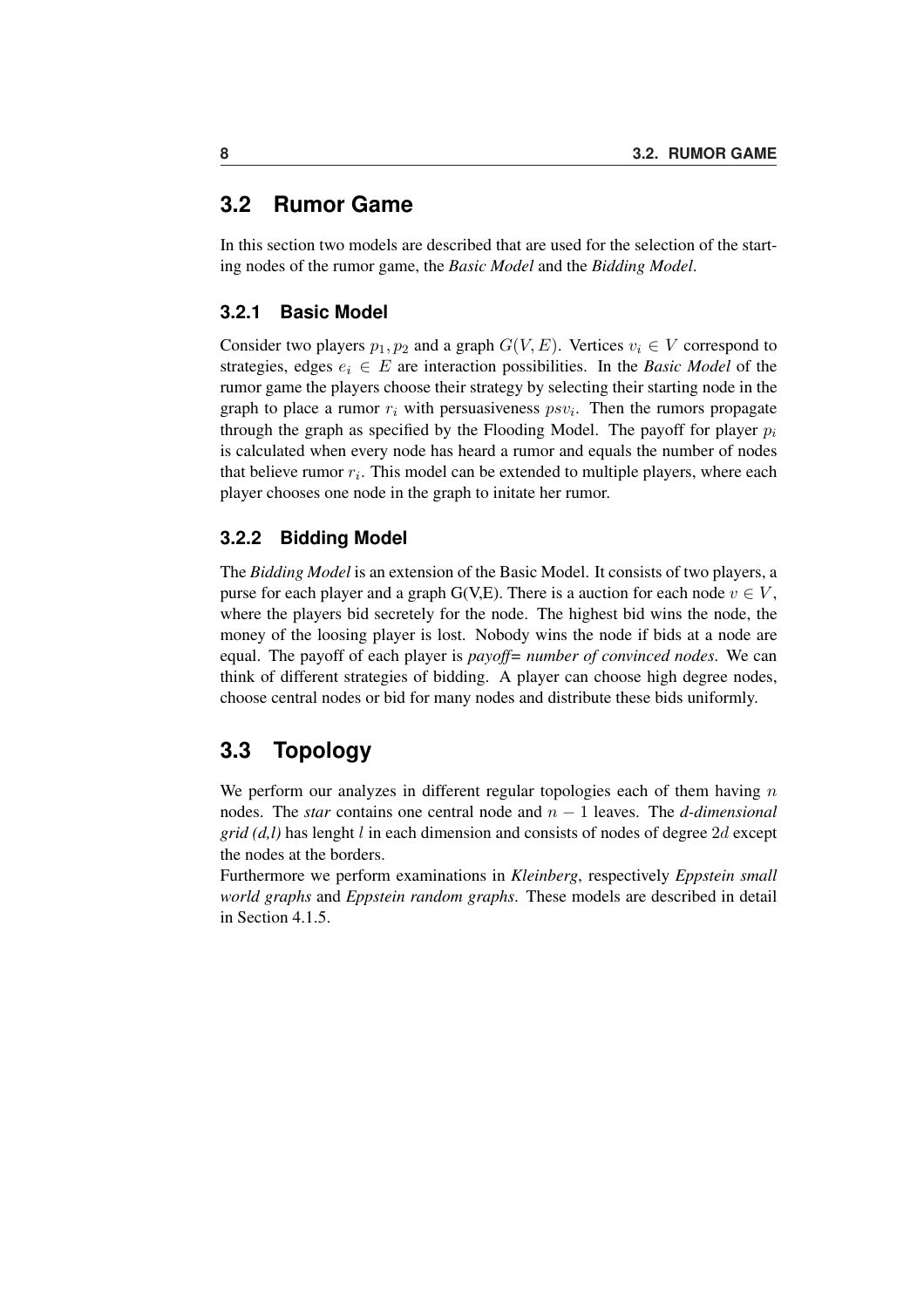

# **4.1 Basic Model**

We consider the *Basic Model* of the rumor game where player 1 starts placing a rumor with  $psv = 1$  at one node, afterwards player 2 places a rumor with  $psv = 2$ at another node. If two rumors arrive at the same time at a node then the higher persuasiveness wins, in this case player 2. In the following we perform our examinations for various topologies.

#### **4.1.1 Star**

The central node in the star topology dominates all other nodes. The player which places her rumor there isolates the other and wins all remaining nodes. When one player places the rumor at the central node we obtain a Nash equilibrium.

#### **4.1.2 Line**

For the analysis of the game we calculate a  $n \times n$  payoff table of all possible combinations of strategies. From Table 4.1 we learn which combination of strategies is the best for each player and whether any Nash equilibria exist.

We do not allow that both players choose the same node, therefore the corresponding table entries remain empty. In Table 4.1 there are only non-dominated rows and columns in the table. We obtain a Nash equilibrium if the players choose the two nodes in the middle of the line. In this case no player has an incentive to change its strategy.

**Lemma 4.1.1.** *In the line topology the winner obtains payoff*  $p = \lfloor n/2 \rfloor$ *, the looser*  $p = |n/2|$  *in a Nash equilibrium.*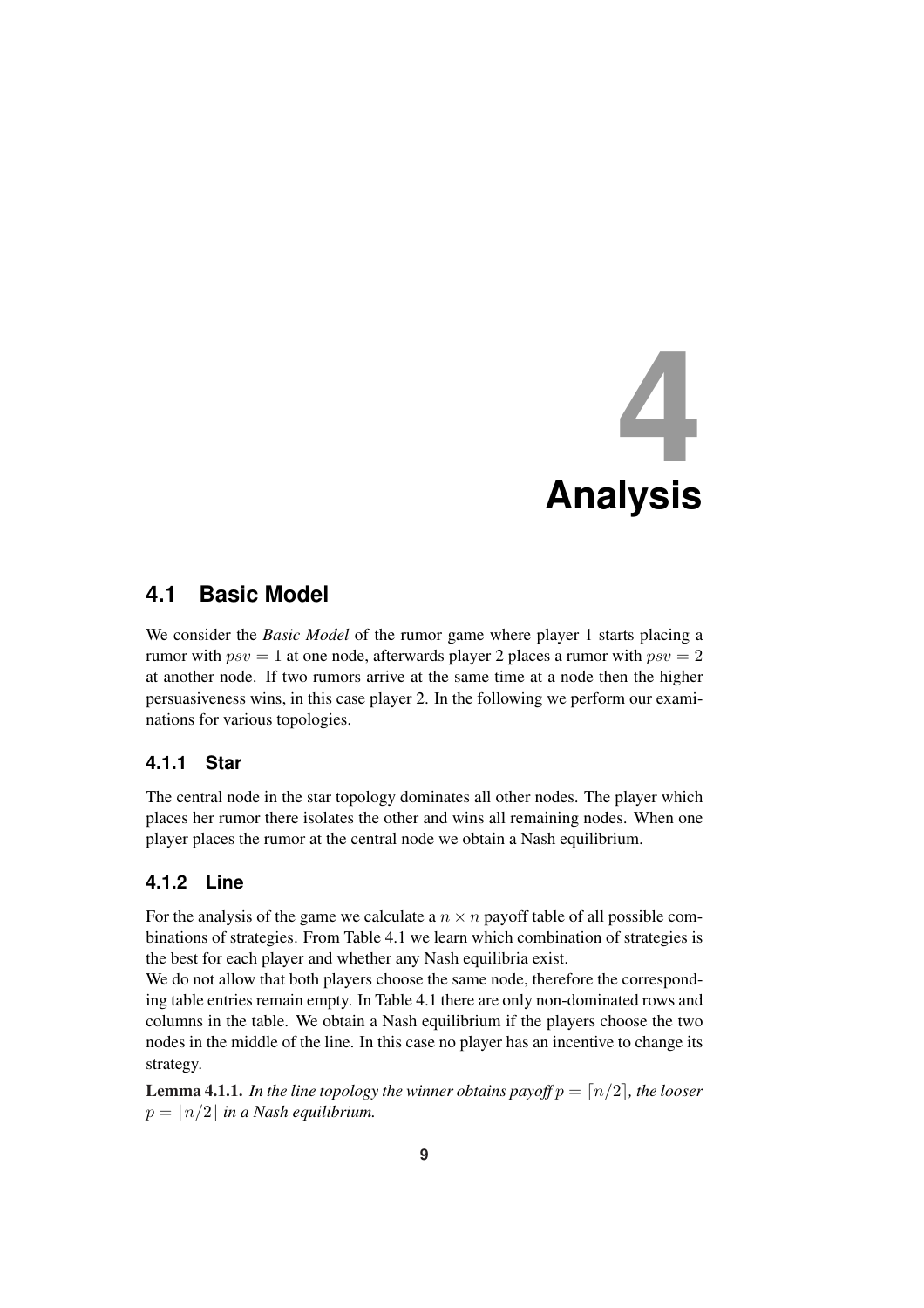| $P1\$ P2                                               | -1                            | $\mathbf{2}$                    | $\ddotsc$ | $\frac{n}{2}$                               | $\frac{n}{2}$                                       | $\frac{\frac{n}{2}}{3n}$                   | $\ddotsc$ | $n-1$                   | $\mathbf n$                   |
|--------------------------------------------------------|-------------------------------|---------------------------------|-----------|---------------------------------------------|-----------------------------------------------------|--------------------------------------------|-----------|-------------------------|-------------------------------|
|                                                        |                               | $n-1$                           |           | $\frac{\frac{3n}{4}}{\frac{3n}{4}}$<br>$+1$ | $\overline{3n}$                                     |                                            |           | $\frac{n}{2}$<br>$+1$   | $\frac{n}{2}$                 |
| $\overline{2}$                                         |                               |                                 |           |                                             | $\frac{\frac{4}{3n}}{\frac{3n}{4}}$<br>$\mathbf{1}$ | $\frac{4}{\frac{3n}{4}}$<br>$\overline{2}$ |           | $\frac{n}{2}$           | $\frac{n}{2}$<br>$\mathbf{1}$ |
|                                                        |                               |                                 |           |                                             |                                                     |                                            |           |                         |                               |
|                                                        | $\frac{n}{4}$                 | $\frac{n}{4}$<br>$\overline{2}$ |           |                                             | $\frac{n}{2}+1$                                     | $\frac{n}{2}$                              |           | $\frac{n}{4}$<br>2      | $\frac{n}{4}$                 |
|                                                        | $\frac{n}{4}$                 | $\frac{n}{4}$                   |           | $\frac{n}{2}$                               |                                                     | $\frac{n}{2}$<br>1                         |           | $\frac{n}{4}$<br>$^{+}$ | $\frac{n}{4}$                 |
| $\frac{\frac{n}{2}-1}{\frac{n}{2}}$<br>$\frac{n}{2}+1$ | $\frac{n}{4}$<br>$\mathbf{1}$ | $\frac{n}{4}$                   |           | $\frac{n}{2}$<br>$\overline{2}$             | $\frac{n}{2}-1$                                     |                                            |           | $\frac{n}{4}$           | $\frac{n}{4}$                 |
|                                                        |                               |                                 |           |                                             |                                                     |                                            |           |                         |                               |
| $n-1$                                                  | $\frac{n}{2}$                 | $\frac{n}{2}$<br>$\overline{2}$ |           | $\frac{n}{4}$                               | $\frac{n}{4}$                                       | $\frac{n}{4}$<br>$+2$                      |           |                         |                               |
| $\mathbf n$                                            | $\frac{n}{2}$                 | $\frac{n}{2}$                   |           | $\frac{n}{4}$<br>$+1$                       | $\frac{n}{4}$                                       | $\frac{n}{4}$<br>$+$                       |           | $n-1$                   |                               |

Table 4.1: Strategies of player 1 are on the left, on the top nodes where player 2 initates her rumor. For each tuple is given the payoff of player 2.

*Proof.* The two players can be seen as competitors in the Hotelling problem [11]. There, two ice cream shop owners want to locate their shop at the best place at a beach. The customers visit the shop nearest to them. The owners relocate the shops till they are both situated at the middle where they both reach half of the customers. In this situation they do not have any further incentive to change their strategy. This results in a Nash equilibrium with payoff  $p = \lfloor n/2 \rfloor$  for the winner.  $\Box$ 

#### **4.1.3 D-dimensional Grid**

The construction of a payoff table soon becomes difficult for increasing dimension. However the regularity of a d-dimensional grid let us presume that the Nash equilibrium is still situated in the middle. The middle is defined as the node with minimal maximal distance to any other node.

Lemma 4.1.2. *In a Nash equilibrium the players are choosing adjacent nodes in the middle of a d-dimensional grid.*

*Proof.* A player  $p_i$  places her rumor at a random node i. The opposite player's best response is to place the rumor besides the placed copy in direction to the middle. Thus she ensures a largest possible part of the network for herself by isolating player 1 from that area. However, the first player's best response is now as well to move his copy in direction to the middle to regain the lost area. This procedure continues till both player place their copies in the middle and cannot increase their  $\Box$ payoff anymore.

Observation 4.1.3. *In a d-dimensional grid a Nash equilibrium is always unique.*

Obviously there exist several symmetrical identical solutions of a Nash equilbrium in a d-dimensional grid. We do not consider these as different solutions. In a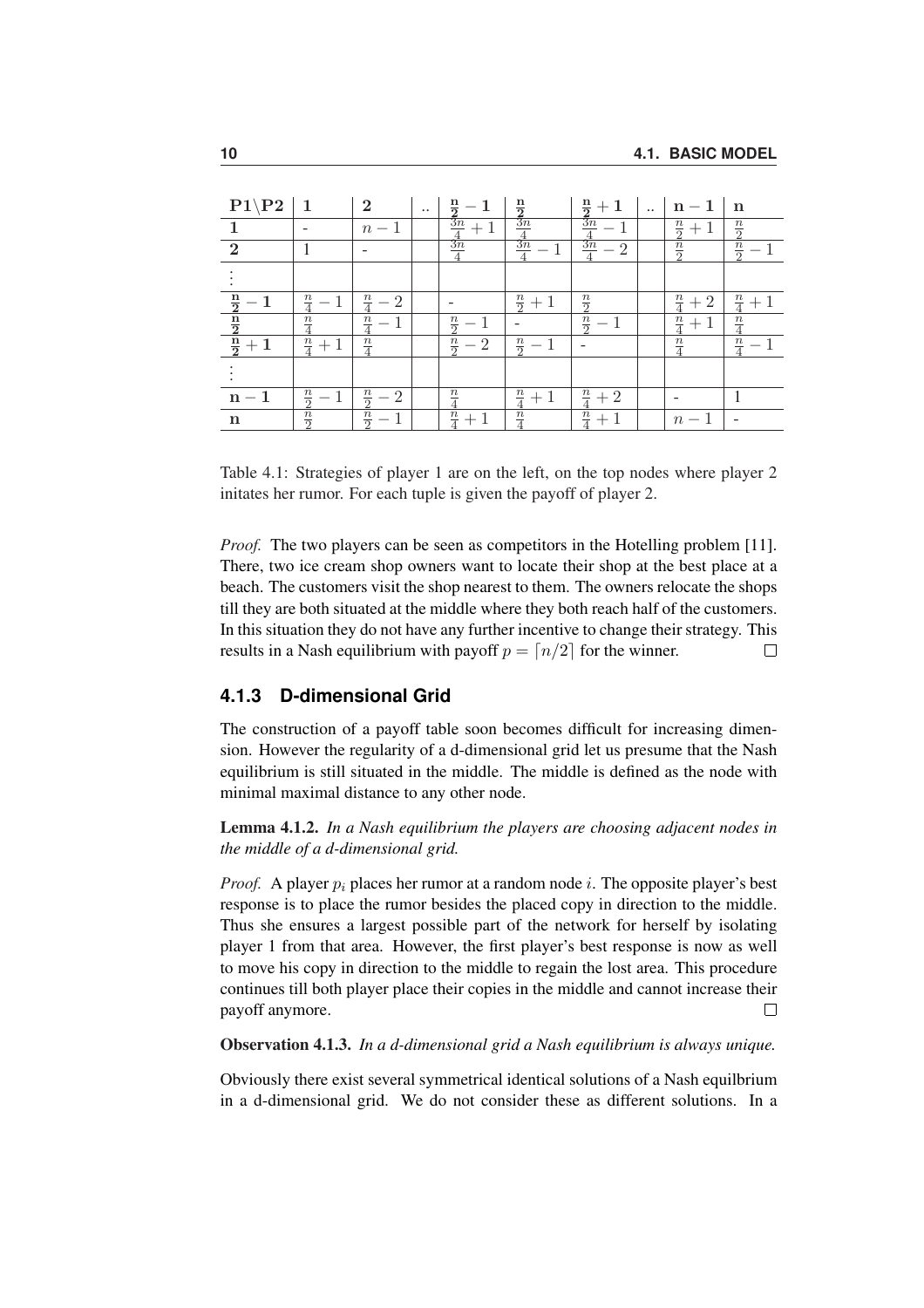regular grid there is only one node with minimal maximal distance to any other node. Therefore the middle is unique and so is the Nash equilibrium as stated in Observation 4.1.3.

Because Lemma 4.1.2 holds and the length  $l$  in one dimension is even both players obtain exactly half of the nodes by placing the rumor in the middle. This lets us state following observation.

Observation 4.1.4. *In the 2-dimensional grid topology with even length* l *every player obtains payoff*  $p = n/2$  *in a Nash equilibrium.* 

If the dimension is odd the first player wins  $n^{1/d}$  more by placing her rumor in the middle.

Observation 4.1.5. *In the d-dimensional grid topology with odd dimension* l *the* first player obtains payoff  $p = n/2 + n^{1/d}$  in a Nash equilibrium.

#### **4.1.4 Fairness**

The Nash equilbira that we have analyzed so far are very different in terms of their fairness. In the following we examine their fairness coefficient.

Definition 4.1.6. *The fairness coefficient of a Nash equilibria in a two player rumor game is*

fairness = 
$$
\frac{payoff player 1}{payoff player 2}.
$$

Obviously the star topology is not very fair. If the number of players is  $|P| \ll n$ , then the payoff for the player who chooses the central node is  $payoff = n - p$ . The corresponding fairness coefficient is very low, *fairness*  $=$   $\frac{1}{n}$  $\frac{1}{n-1}$ . However, the line topology is very fair, the fairness coefficient being almost  $1, \text{fairness} = \frac{n/2-1}{n/2+1}$ . In a d-dimensional grid one player gains  $n^{(d-1)/d}$  more than the other, leading to *fairness* =  $\frac{n/2 - n^{(d-1)/d}}{n/2 + n^{(d-1)/d}}$ . Thus for increasing dimension the fairness coefficient is decreasing. If  $d$  and  $n$  are small enough then the Nash equilibrium can be quite unfair. Compare a 2-dimensional grid with  $n = 100$ , there the fairness coefficient is 0.6 and therefore not very high. Correspondingly we obtain in a 3-dimensional grid for the same parameters *fairness* =  $0.4$ . If n is high then the Nash equilibria is fair, the fairness coefficient being close to 1.0.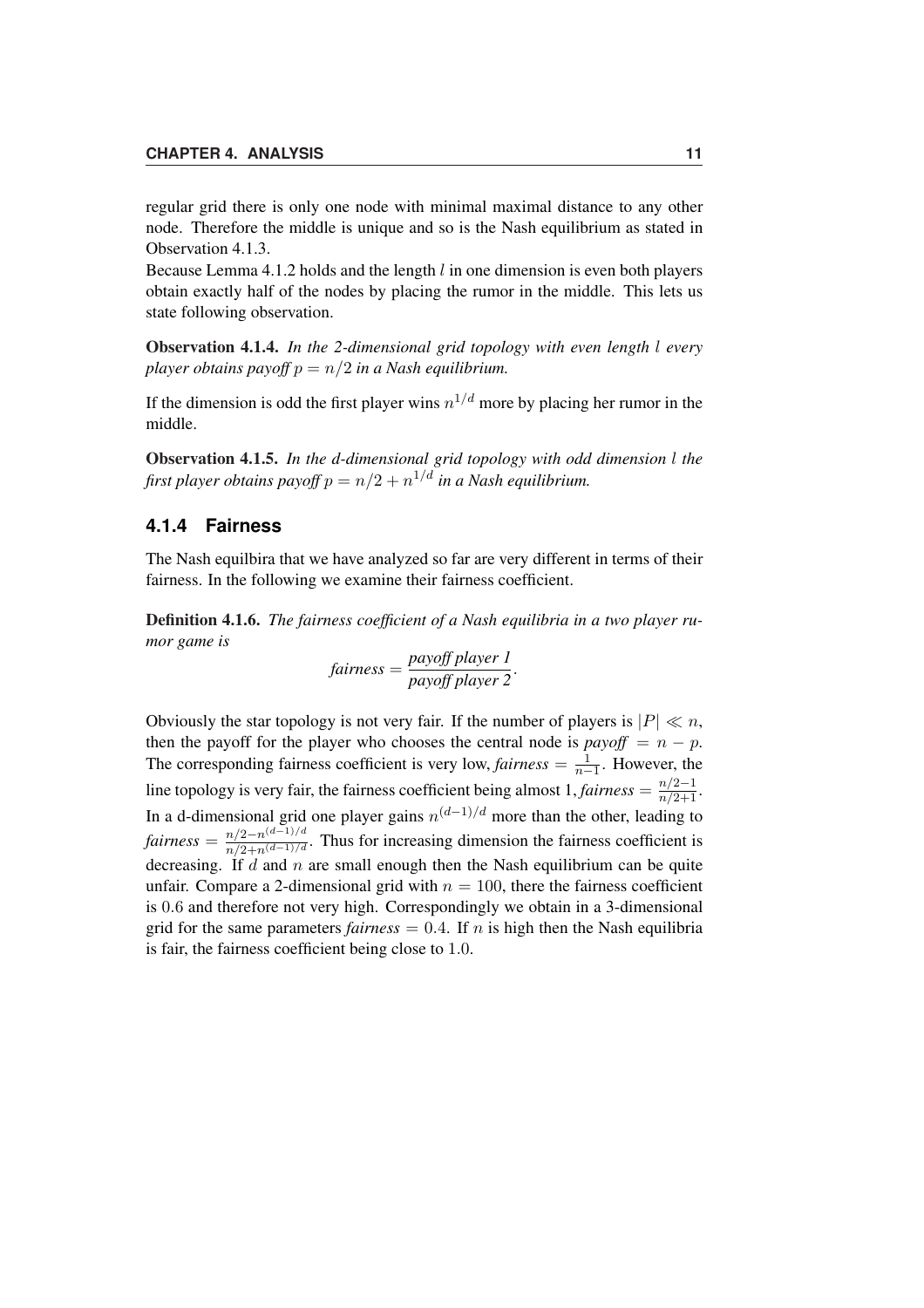#### **4.1.5 Simulation**

To simulate the rumor game on various network topologies we use Sinalgo. This is a simulation framework for testing and validating network algorithms. The Jung framework is a further useful tool. It provides a common and extensible language for the modeling, analysis and visualization of data that can be represented as a graph or network. Various network models are implemented. By including the Jung framework in the Sinalgo framework we can simulate the rumor game also on small world graphs and random graphs.

In a simulation in Sinalgo each node executes an algorithm that specifies what is done with an incoming message. Messages can be sent from node to node or can be broadcasted from a node to all neighbors.

The Jung framework implements various models. Most interesting for us are the small world graph models of Kleinberg and Watts. Furthermore we consider also the random graph model of Eppstein.

For the simulation of our rumor game each node processes following simple algorithm. In each round a node i receives messages  $m_1, m_2 \in M$  containing  $rumor_1$ , respectively  $rumor_2$ . Message  $m_i$  is propagated with probability  $P_{m_i}=$  $\frac{1}{2}$  $\sum_{m_i}^{m_i} \frac{psv_i(m_i)}{\sum_m psv_i(m)}$  to the neighbors where no message was received from. Node i ignores further messages.

This allows us to simulate our rumor game where each player chooses some node to initate its rumor. In the next sections we first describe the different graph models and then analyze different rankings of nodes in small world graphs.

#### **Kleinberg Small World Model**

The Kleinberg graph generator produces a random graph with small world properties. The underlying model is an  $n \times n$  toroidal lattice. Each node u has four local connections, one to each of its neighbors, and in addition long range connections. These nodes are chosen randomly according to a probability proportional to  $d^{-\alpha}$ , where d is the lattice distance between u and its long-range contact v and  $\alpha$ is the clustering expononent. Previous examinations have shown that a clustering exponent of 2.0 matches most accurately real small world graphs.

#### **Watts Small World Model**

The Watts model defines a small world network using the beta-model as proposed by Duncan Watts. The basic ideas is to start with a one-dimensional ring lattice in which each vertex has  $k$  neighbors. Then the edges are randomly rewired with probability  $\beta$ , in such a way that a small world network can be created. Its properties are low characteristic path lengths and a high clustering coefficient.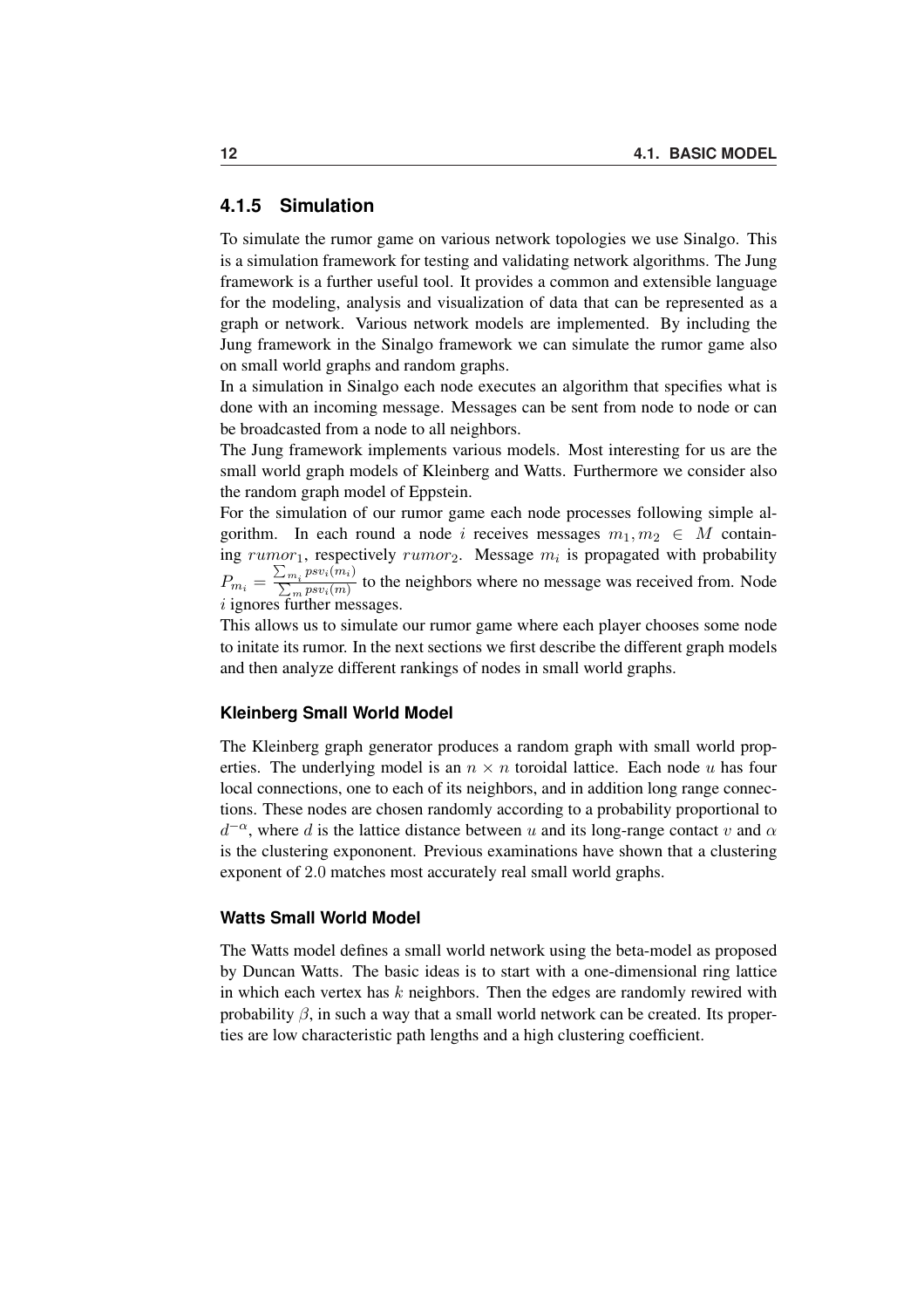#### **Eppstein Power Law Graph**

Eppstein et al. [4] propose a graph model with power law distribution, what is an important characteristic of web graphs. Faloutsos et al. [5] observed that the internet topology exhibits power law distribution for example in the degree sequence of web graphs. Furthermore power law distribution occurs in epidemiology, population studies, genome distribution and various social phenomena.

#### **HITS Ranking**

The hypertext-induced topic selection (HITS) of Kleinberg offers a concept to the ranking of nodes in the network. Nodes are understood as *Hubs* which are connected to other nodes and as *Authorities* that are linked by other nodes. Based on these two terms Kleinberg [14] introduces a ranking for nodes in a network.

In the following we simulate the Basic Model of our two player rumor game. Player 1 chooses a random node, player 2 chooses the node with highest HITS value. We simulate the rumor game 1000 times in a Kleinberg small world graph. In Table 4.2 the results are listed.

| Node                       |                 | Wins $\vert$ Avg. # won nodes $\vert$ Avg. HITS value $\vert$ Avg. degree |      |      |
|----------------------------|-----------------|---------------------------------------------------------------------------|------|------|
| Random                     | $18.1\%$   41\% |                                                                           | 15.5 | 12.0 |
| Max. HITS   $81.9\%$   59% |                 |                                                                           | 40.5 | 18.9 |

Table 4.2: Results of 1000 simulations in the Kleinberg small world model with 625 nodes and clustering exponent 2.0

The number of won nodes is with 59% on average significantly higher. From these simulations we can conclude that choosing the node with the highest HITS value offers great advantage for a player compared to a random node.

Observation 4.1.7. *In a two player rumor game it is significantly better to choose the node with the highest HITS ranking than a random node for the inital placement.*

#### **Varying of Clustering Exponent**

The clustering exponent  $\alpha$  characterizes the localized degree of the long-range connections in the network. We have the uniform distribution over long-range connections when  $\alpha = 0$ . As  $\alpha$  increases the long-range connections of a node become more and more clustered. Therefore  $\alpha$  serves as a structural parameter measuring how connected the nodes in the graph are. We simulate the rumor game in small world graphs in the table below for  $0 \le \alpha \le 4$ . Bigger values of  $\alpha$  are not interesting, the probabilty for long-range connections becoming too low.

When  $\alpha$  increases the wins and the average won nodes of player 2 decrease. The average maximum HITS value increases whereas the other values like degree and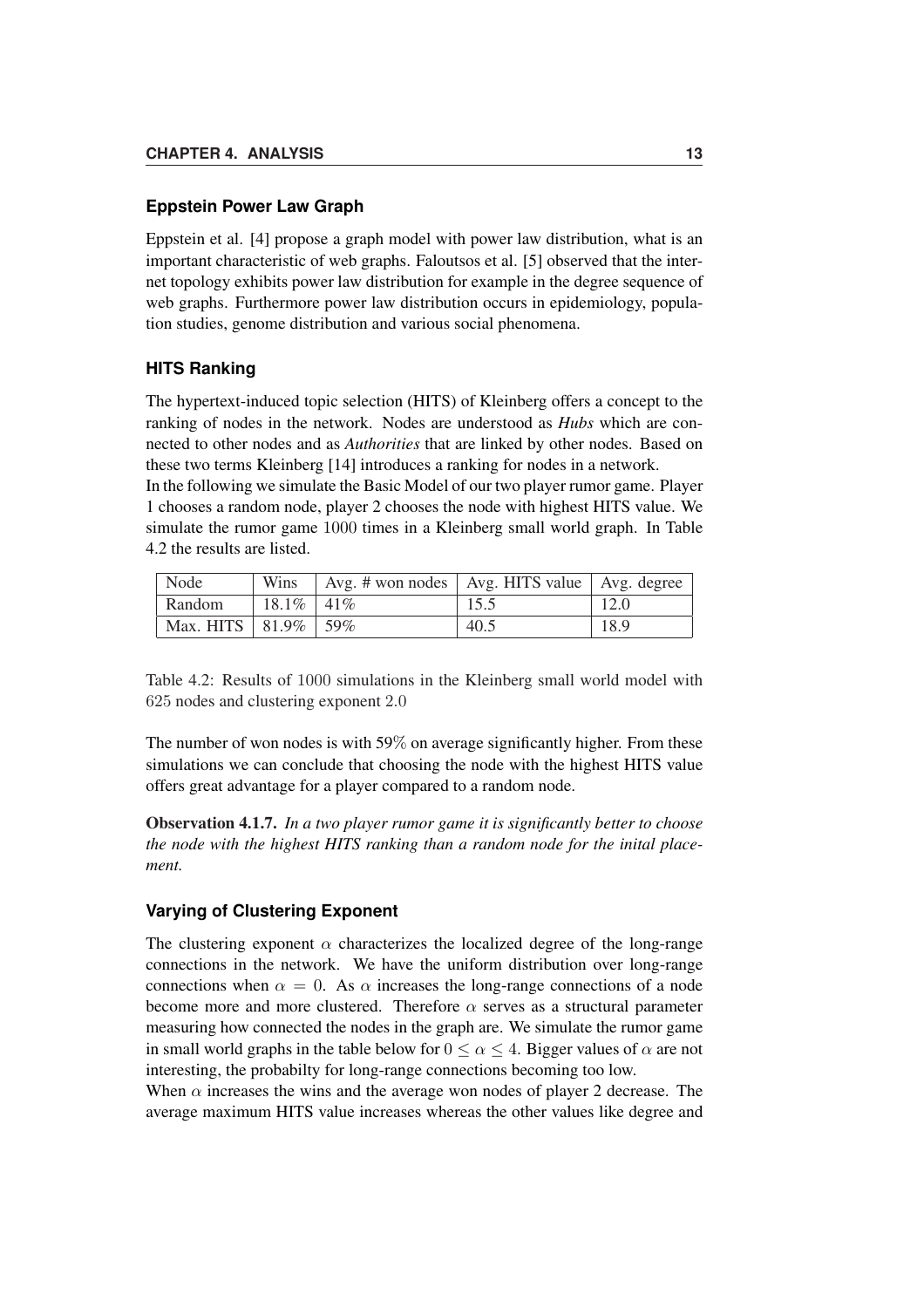| HITS node $\setminus \alpha$ |          |                        |      |       |       |
|------------------------------|----------|------------------------|------|-------|-------|
| <b>Wins</b>                  | 97.6%    | $94.8\%$   81.9%       |      | 73.3% | 71.5% |
| Avg. won nodes               | $63.5\%$ | $62.1\%$ 58.1\% 55.5\% |      |       | 53.7% |
| Avg. max HITS value          | 33.1     | 35.0                   | 40.7 | 49 Q  | 53.7  |

Table 4.3: Results for player 2 choosing the node with highest HITS value. 1000 simulations for every value of  $\alpha$  in a Kleinberg small world graph with 625 nodes.

HITS value of the random node or the degree of the maximum HITS node stay the same. We can conclude that  $\alpha$  influences the rumor game, higher values leading to a more balanced outcome of the game.

Observation 4.1.8. *In a Kleinberg small world graph varying the clustering exponent* α *influences the outcome of the two player rumor game significantly.*

#### **Degree Ranking**

The degree of a node is a further measurement to rank nodes. In Table 4.2 we see that the nodes with highest HITS value do also have a significantly higher degree than random nodes. That is not very astonishing, rather does the degree of a node have strong influence on its HITS value.

Again we simulate the rumor game 1000 times in a Kleinberg small world graph. Player 1 chooses a random node and player 2 the node with the highest degree. Compare the following table for the results.

| Node                              | Wins |                    | Avg. won nodes   Avg. HITS value   Avg. degree |      |
|-----------------------------------|------|--------------------|------------------------------------------------|------|
| Random                            | 9.8% | $\frac{1}{38.4\%}$ | 15.9                                           | 11.9 |
| Highest degree   $90.2\%$   61.6% |      |                    | 18.9                                           | 23.4 |

Table 4.4: Results of 1000 simulations in the Kleinberg small world model with 625 nodes and clustering exponent 2.0

As we can see player 2 wins now even more games. Furthermore the wins are slightly clearer with 62% won nodes. This lets us state the following observation.

Observation 4.1.9. *In a two player rumor game it is significantly better to choose the node with the highest degree than a random node for the inital placement.*

#### **Comparison of Degree and HITS Ranking**

Now it remains to examine which of the two ranking methods is better. For that purpose compare the table below generated by a simulation where player 1 chooses the highest degree node and player 2 the node with the highest HITS value.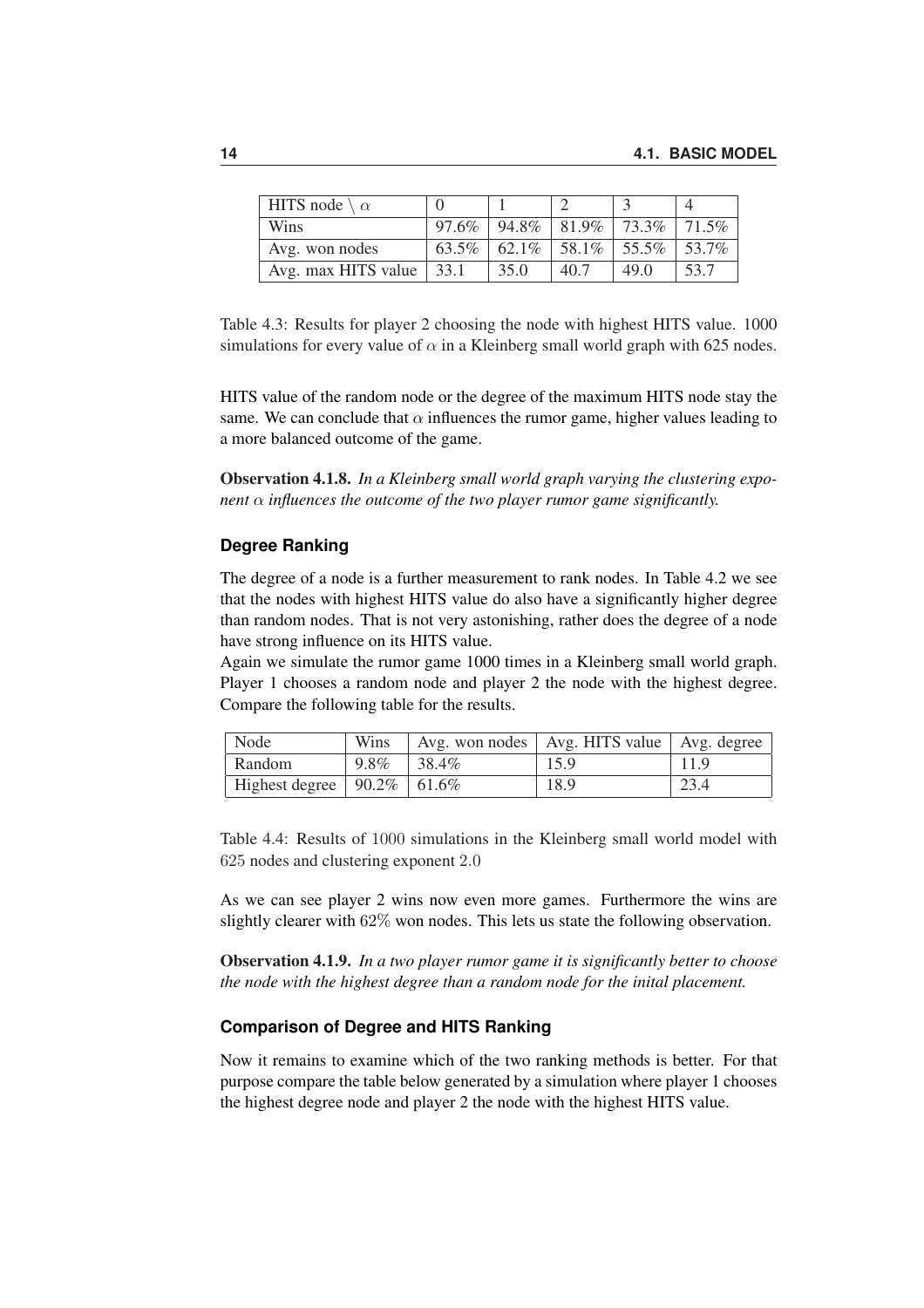| Node                               | Wins | Avg. won nodes   Avg. HITS value   Avg. degree |      |
|------------------------------------|------|------------------------------------------------|------|
| Highest degree   $63.4\%$   53.1%  |      | 18.9                                           | 23.3 |
| Highest HITS   $36.6\%$   $46.9\%$ |      | 40.9                                           | 19.0 |

Table 4.5: Results of 1000 simulations in the Kleinberg small world model with 625 nodes and clustering exponent 2.0

The dominance of choosing the highest degree node is a bit surprising. However, the wins are quite narrow with only 53% of the nodes for the winning player. Nevertheless we can state following observations.

Observation 4.1.10. *In a two player rumor game it is significantly better to choose the node with the highest degree than the node with highest HITS ranking for the inital placement.*

Observation 4.1.11. *The HITS ranking is not the best measurement for choosing the node to initiate the rumor in the network.*

#### **Watts Small World Model**

We want to ensure that the observations do not depend on the Kleinberg model but rather do hold also in other graph models. Therefore we examine the Watts small world graph model in the following. One disadvantage in this model is that the nodes are homogenous in degree, that is most nodes have about the same degree whereas real networks are inhomogenous.

We start with simulating the rumor game two times, player 1 choosing each time a random node and player 2 once the highest degree and once the node with highest HITS value. We observe that choosing the highest degree node or the highest HITS value node is much better than choosing a random node. In each case the players win about 67% of the nodes and 97% of the games, what confirms Observations 4.2.1 and 4.2.3.

In Table 4.6 we compare the HITS ranking and degree ranking for different values of  $\beta$ . The values are noted for the node with the highest HITS value.

The Watts model interpolates between a regular lattice and a random network as  $\beta$ varies. If  $\beta = 0$  then the graph equals the basic lattice structure. As  $\beta$  increases the lattice becomes increasingly disordered unitl at  $\beta = 1$  we have a random network. In Table 4.6 we observe that again the first player's strategy dominates when we for once do not consider the special cases  $\beta = 0.0$  and  $\beta = 1.0$ . The variation of  $\beta$  does not have much influence about the results of the rumor game. We have to mention that the results are not that clear in the Watts model the average won nodes beeing close to 50%, however Observations 4.2.4 and 4.2.5 are confirmed once again.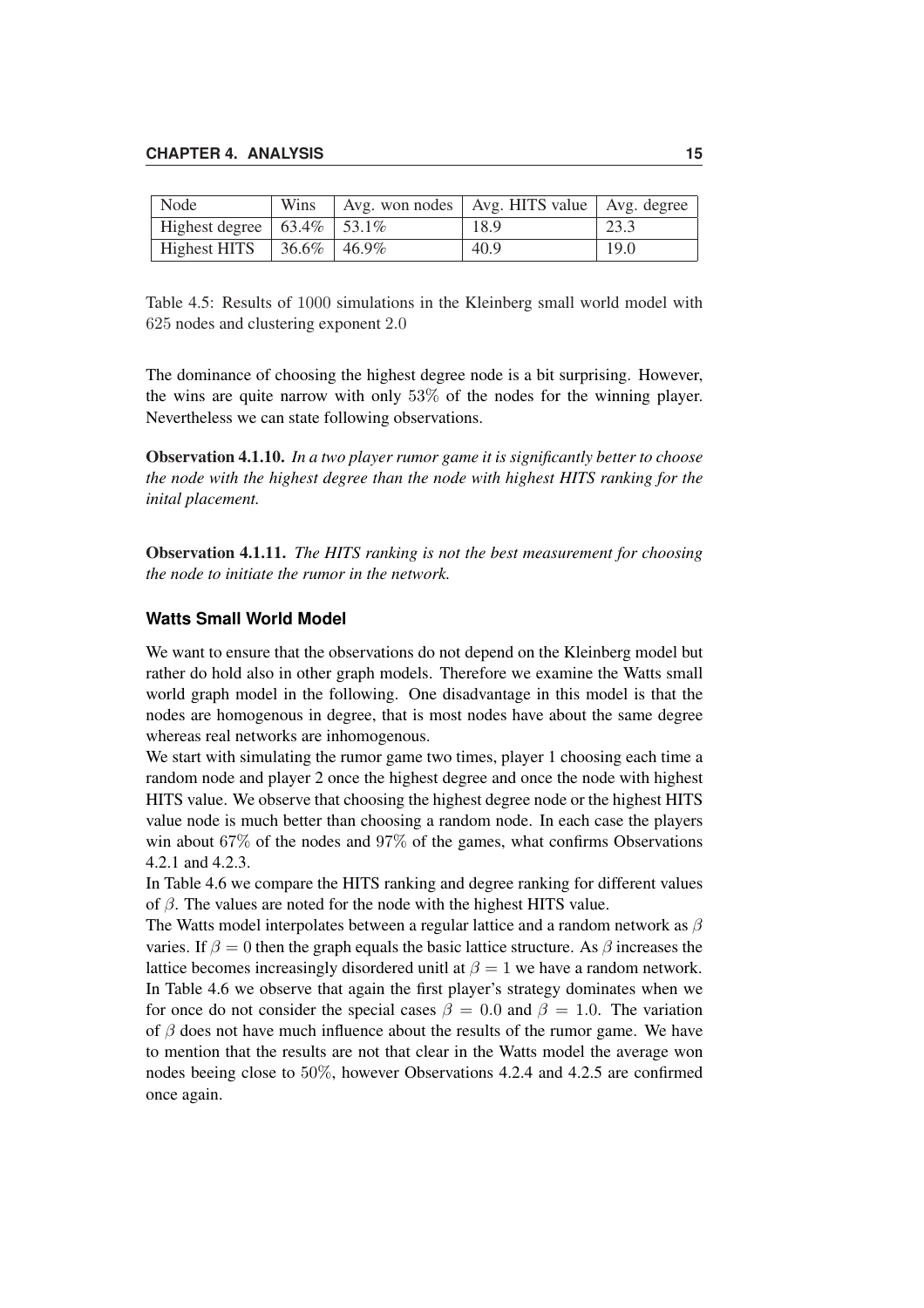| HITS node $\setminus \beta$ | 0.0   | 0.2   | 0.4   | 0.8   | 1.0      |
|-----------------------------|-------|-------|-------|-------|----------|
| Wins                        | 87%   | 37%   | 38%   | 43%   | 30%      |
| Avg. won nodes              | 49.8% | 46.9% | 48.6% | 48.9% | $48.1\%$ |
| Avg. max HITS value         | 16.0  | 39.6  | 38.9  | 40.3  | 41.1     |
| Avg. degree                 | 11.9  | 18.1  | 21.1  | 23.8  | 24.2     |

Table 4.6: Results for player 2 choosing the node with highest HITS value. 100 simulations for values of  $\beta$  in a Watts small world graph with 625 nodes and parameter degree  $= 6$ .

#### **Eppstein Random Graph Model**

In this section we examine the outcome of the rumor game in the Eppstein random graph model. It appears that in the Eppstein model the parameters influence the results strongly.

| HITS node $\setminus \#e$ | 1000 | 2000 | 3000 | 4000 | 6000 |
|---------------------------|------|------|------|------|------|
| Wins                      | 75%  | 50%  | 42%  | 17%  | 8%   |
| Avg. won nodes            | 316  | 310  | 298  | 275  | 270  |
| Avg. max HITS value       | 114  | 50   | 38   | 33   | 29   |
| Avg. degree               | 18.8 | 29.5 | 39.4 | 48.9 | 66.7 |

Table 4.7: Results for player 2 choosing the node with highest HITS value. 100 simulations for every number of edges in a Eppstein random graph with 625 nodes and parameter = 5.0.

In Table 4.7 we can observe that the values are decreasing linearly with increasing number of edges. Only the average degree of the node with highest HITS value is increasing. This is also a logical consequence of the increasing loss of influence of player 2.

The average degree gives us some evidence what choice of parameters could be most realistic. As we have seen in Table 4.2 in the Kleinberg small world model lies this value between 12 and 19 in a graph with 625 nodes. Thus values that are much higher can be interpreted as leading to a degenerated network with too high clustering of the nodes.

Still it remains quite difficult to define what choice of paramteres could be most realistic. However, we can conclude from Table 4.7 that for small number of edges it is better to choose the node with highest HITS value, whereas for high number of edges the highest degree node is better. For random graphs which are similar to small world graphs in terms of their number of nodes and edges we cannot state clearly which strategy is better.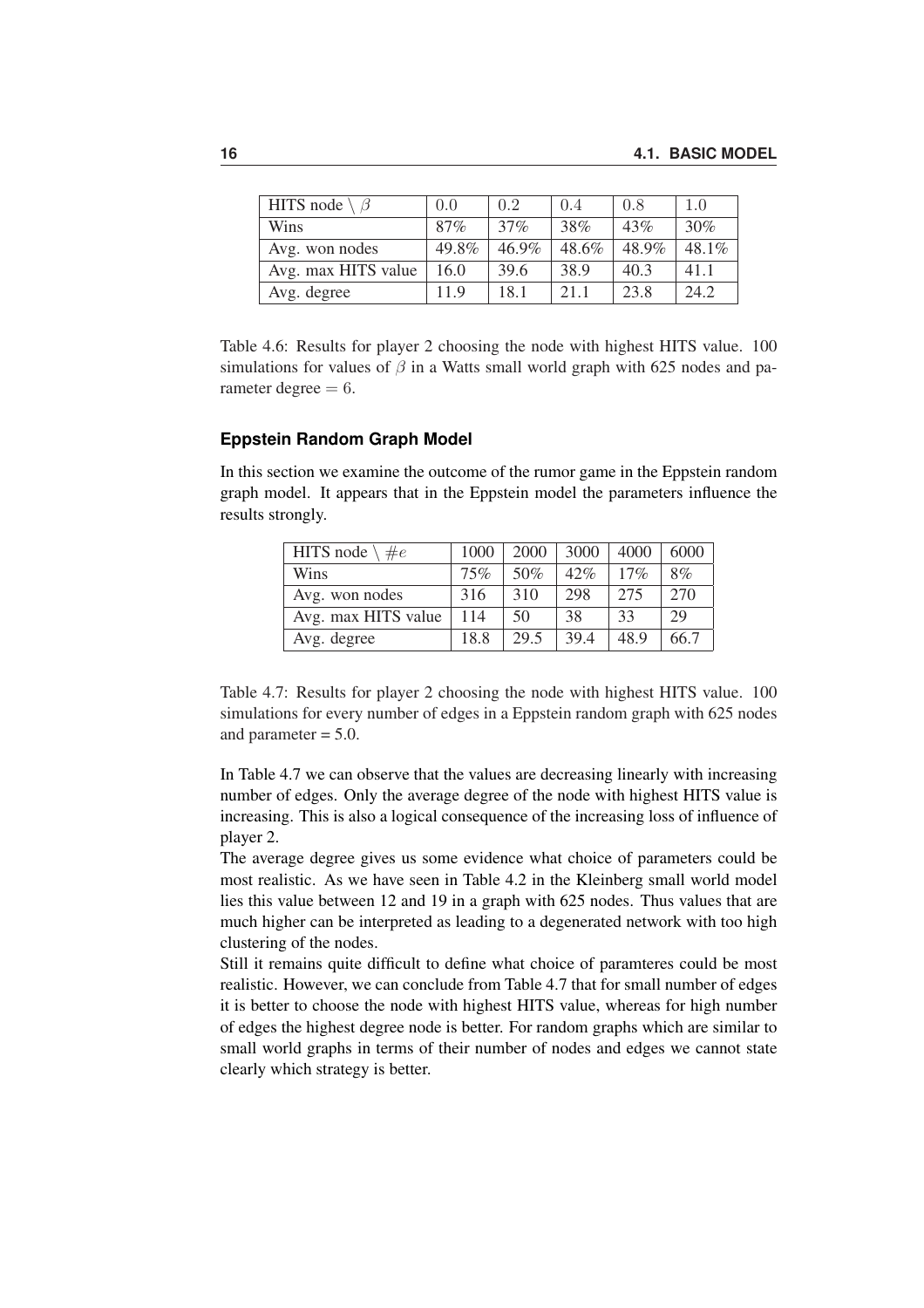### **4.2 Basic Model with Multiple Players**

In this section we extend the rumor game to multiple players. We look at different cases on the line and grid topology by using the Basic Model. The players want to maximize their payoff and play with a *risk averse* or a *risky strategy*. If a player chooses a risky strategy, she wants to ensure a high maximal payoff. A risk averse strategy wants to secure a high minimal payoff by maximizing the payoff.

#### **4.2.1 Line**

#### **Risk Averse Strategy**

In the risk averse case, player 1 places the rumor at position  $n/6$ , compare Figure 4.1. She avoids the middle so that the other players can not isolate her, but she secures a minimal payoff of  $n/6$ . Player 2 places the rumor similarly at position 5n/6. Thus player 3 can place her rumor somewhere between the already placed rumors. We assume player 3 to play fair, what lets her choose the middle. This results in a payoff of  $n/3$  for every player.

Generalizing the game to  $k$  risk averse players, the locating principle stays the same. The rumors are initated at distances  $1/k$  starting at  $1/(2k)$ . Therefore every player obtains *payoff* =  $n/k$ .



Figure 4.1: Line risk averse. Placing strategies of three players.

#### **Risky Strategy**

If the players decide to play with more risk the analysis looks differently. Player 1 and 2 do position their rumors at positions  $n/4$  and  $3n/4$ . Thus they ensure a payoff of  $n/4$  and they still have the opportunity to win even  $n/2$ . For player 3 there remain following possibilities, where she obtains always  $payoff = n/4$ . Compare Figure 4.2 for the three different cases.



Figure 4.2: Line risky strategy. (i) In this fair case player 3 places the rumor in the middle. (ii) The rumor is placed at  $3/4 + 1$ . (iii) In the third case player 3 places the rumor at  $3/4 - 1$ .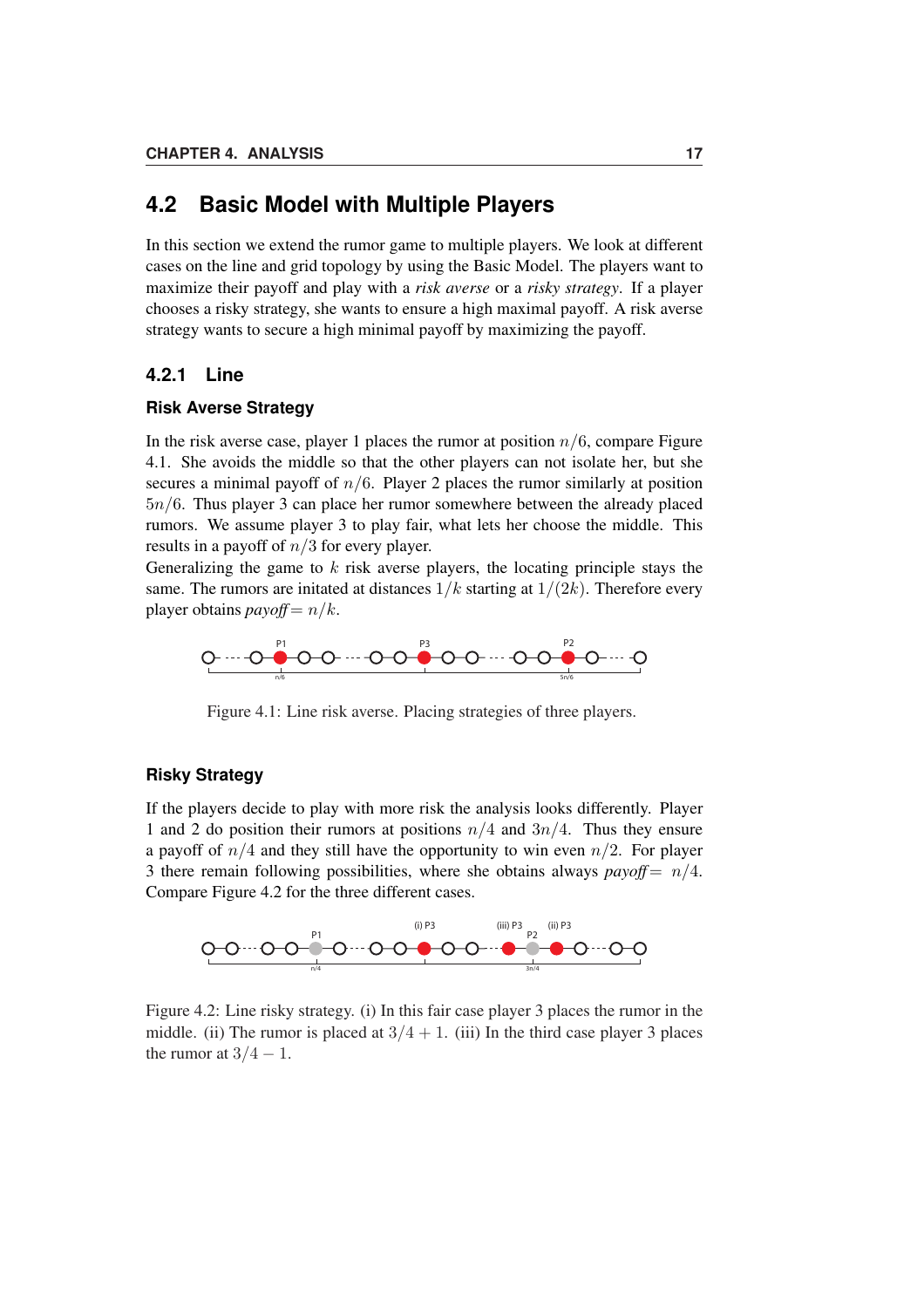| Case  | Player 1       | Player 2       | Player 3 |
|-------|----------------|----------------|----------|
| Ë)    | $\frac{3n}{2}$ | $\frac{3n}{2}$ |          |
| (ii)  | $\frac{n}{2}$  | $\it n$        | $\it n$  |
| (iii) | $\it n$        | $\frac{n}{2}$  | $\it n$  |

Table 4.8: Lists the payoff of each player in the corresponding case.

From Table 4.10 we learn that player 3 cannot influence his own payoff but decides how much payoff the others obtain. In this case we assume that she chooses the fair strategy, resulting in a *payoff* =  $\frac{3n}{8}$  $\frac{3n}{8}$  for player 1 and 2.

If we consider  $k$  risky and fair players, we observe that player 1 and 2 win slightly more that the others, their payoff being  $\frac{1}{k+1}+\frac{1}{2(k+1)}$ . They benefit from the fairness of the other players. Each of the remaining players obtains  $payoff = \frac{1}{k+1}$ .

### **4.2.2 2-dimensional Grid**

#### **Risk Averse Strategy**

Playing with a risk averse strategy the k players aim at maximizing their payoff and at the same time at ensuring a high minimal payoff. One possible outcome is that the players initate their rumors at nodes located on a circle, see Figure 4.3(a). This results in an equal distribution of the nodes for all players, giving each of them a payoff of  $n/k$ .

#### **Risky Strategy**

If the players choose more risky strategies, they want to ensure themselves a high maximal playoff. One possible outcome is that they place the rumors on a circle at bigger distances. Thus locating on the circle is not the best place any more for everybody and some players locate the rumor inside the circle. See Figure 4.3 for a possible arrangement.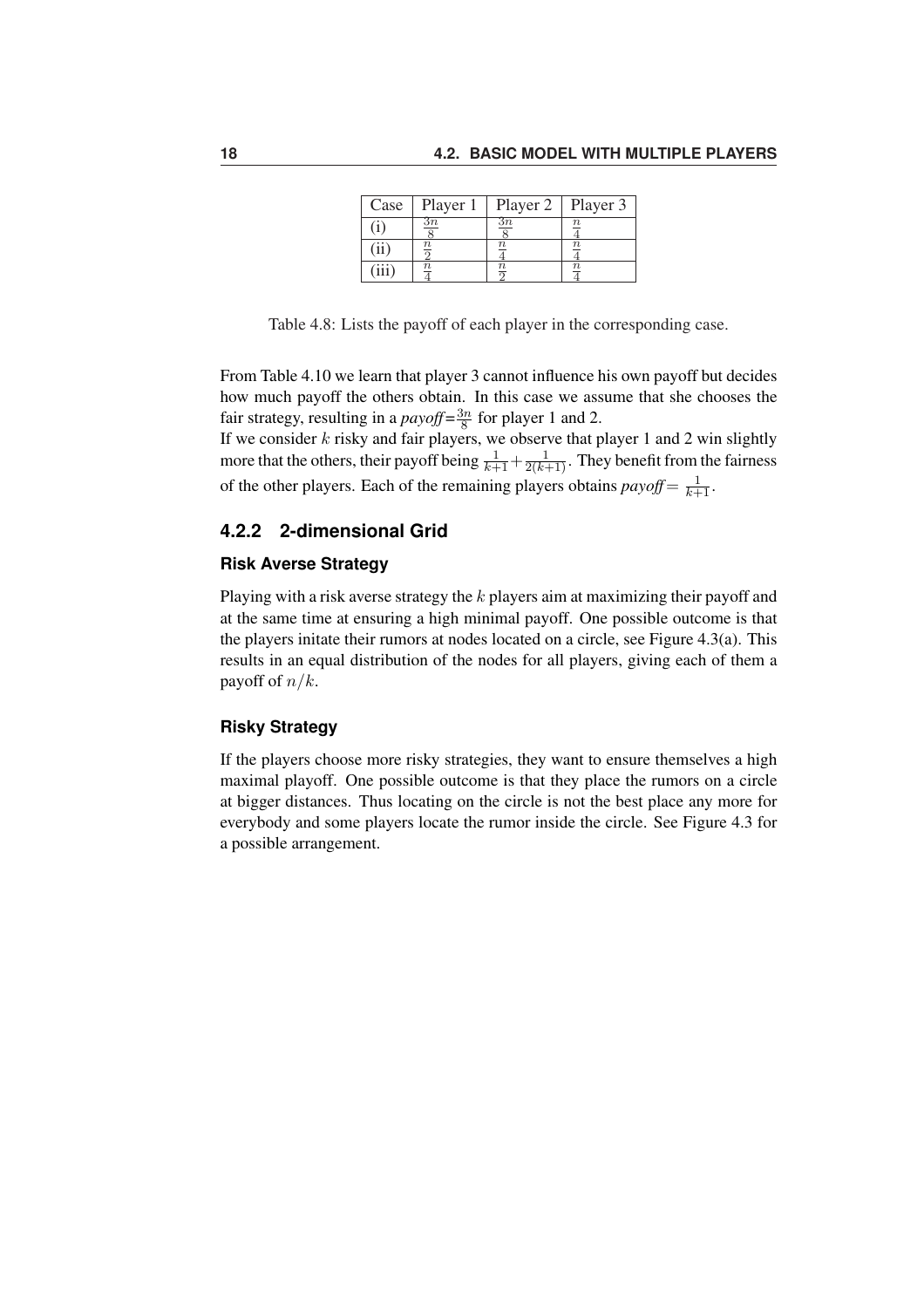

Figure 4.3: 2d grid. (a) Risk averse placing strategies of five players. (b) Risky placing strategies of five players.

# **4.3 Bidding Model**

In the following we analyze the Bidding Model for different topologies. We assume that the players place the rumor at once at the same time. Furthermore it holds for the purse  $p \ll n$ . It is the player's objective to reach as many nodes as possible. In the following the most central node in network  $G = (V, E)$  is the node  $v_i$ with minimal maximal distance to any node  $v \in V$ . The two players can choose between following strategies.

*Strategy 1:* Bid *p* for the most central node. *Strategy 2:* Choose randomly p nodes and bid 1 for each of them.

We analyze the player's expected payoff for different topologies. Player 1's expected payoff is  $E_{P1}[i, j]$  when she is playing strategy i and player 2 is playing strategy j. Obviously the expected payoff of player 2 then is  $E_{P2}[i, j] =$  $n - E_{P1}[i, j].$ 

#### **4.3.1 Star**

As we have seen in Section 4.1.4 the star topology is very unfair in the Basic Model. In the Bidding Model there is again a much bigger payoff for choosing strategy 1 which bids for the central node if  $p \ll n$  and both players have the same purse. For the expected payoff of player 1 when both player choose strategy 2 we trivially obtain  $E_{P1}[2,2] = \frac{n}{2}$ . If player 1 bids p for the central node, then she wins all nodes except the ones which player 2 has bid for,  $E_{P1}[1, 2] = n - p$ . Table 4.10 shows the resulting payoffs.

Theorem 4.3.1. *In the star topology the Nash equilibrium is dependent on the value of the purse p. For*  $p \leq \frac{n}{2}$  $\frac{n}{2}$  *it occurs if both player play strategy* 2*, for*  $p > \frac{n}{2}$ *if the two players play different strategies* 1 *and* 2*.*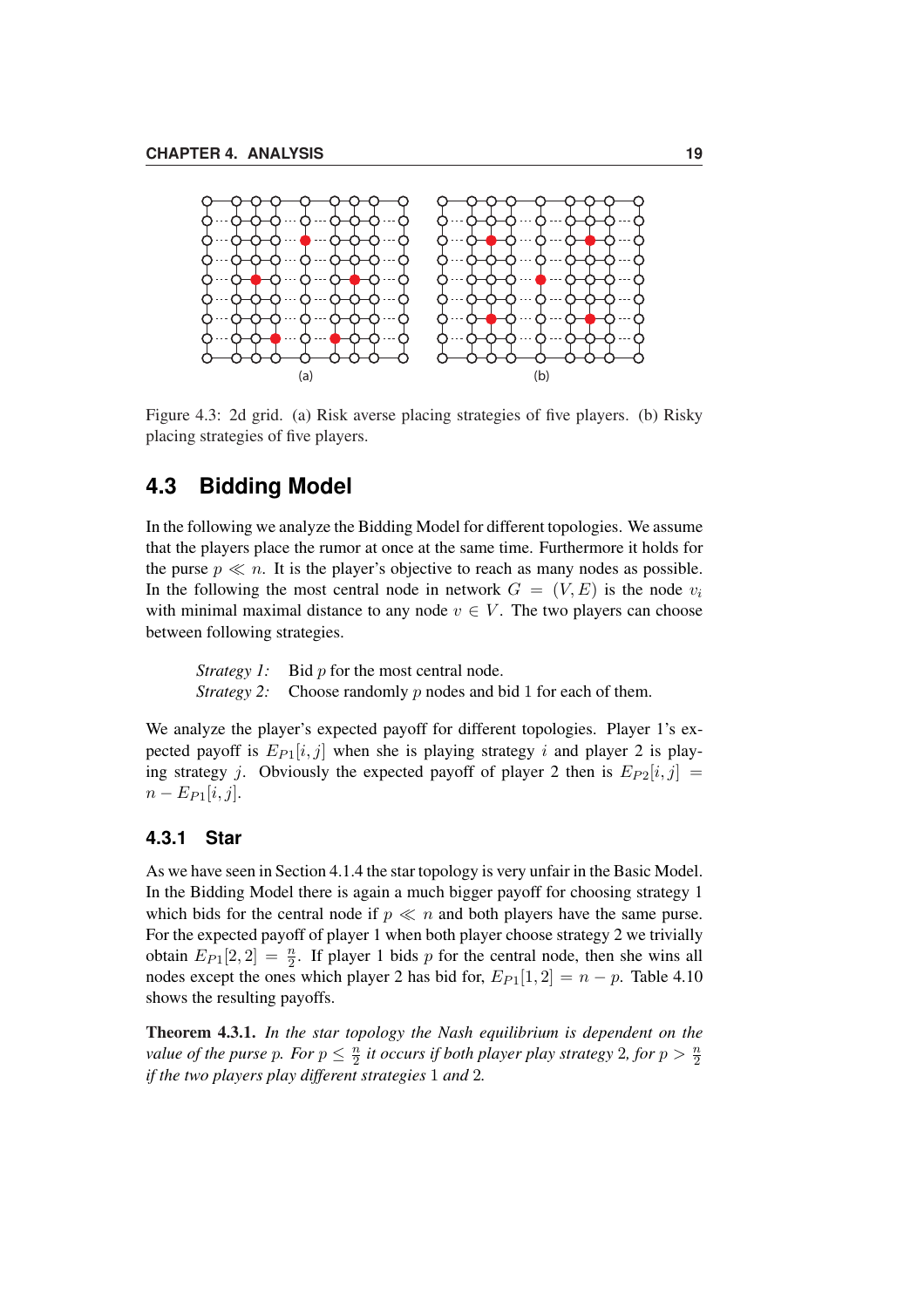|                           | P2 Strategy 1   P2 Strategy 2 |          |
|---------------------------|-------------------------------|----------|
| P1 Strategy $1 \mid 0, 0$ |                               | $n-p, p$ |
| P1 Strategy 2   $p, n-p$  |                               |          |

Table 4.9: Star topology. The expected payoffs of both players for the corresponding strategies.

*Proof.* For  $p < \frac{n}{2}$  it holds  $n - p > \frac{n}{2}$ . In this case the players choose different strategies 1 and 2 by maximizing their payoff. If it holds for their purse  $p \geq \frac{n}{2}$  $\frac{n}{2}$  then both players choose strategy 2.  $\Box$ 

#### **4.3.2 Line**

When both players choose strategy 2 trivially each obtains an expected payoff of  $E[2, 2] = n/2$ . When the players choose different strategies 1 and 2 the p nodes of player 2's strategy are placed randomly on the line. Therefore  $p + 1$  intervals of expected size  $\frac{n}{p+1}$  are generated. Player 1's central node is positioned in one of these intervals, thus her expected payoff becomes  $E_{P1}[1,2] = \frac{n}{2(p+1)}$ . The following table lists the expected payoffs for both players.

|               | P <sub>2</sub> Strategy 1 | P <sub>2</sub> Strategy 2  |
|---------------|---------------------------|----------------------------|
| P1 Strategy 1 |                           | $\overline{2n+2}$ , $n$    |
| P1 Strategy 2 |                           | $\frac{n}{2}, \frac{n}{2}$ |

Table 4.10: Line topology. The expected payoffs of both players for the corresponding strategies.

Theorem 4.3.2. *In the line topology the Nash equilibrium occurs if both players choose strategy* 2*.*

*Proof.* We compare the the two expected payoffs of the Nash equilibra. It holds  $\frac{n}{2} \ge \frac{n}{2p+2}$  if  $p \ge -1$ . Therefore if both players choose strategy 2 they do not have any incentive to change their strategy and a Nash equilibirum occurs.  $\Box$ 

In Figure 4.4 the expected payoff for changing values of the purse p is showed. For small values of  $p$  the expected payoff is high for player 1 who bids for the central node. In this case her opponent's purse allows to bid for few nodes only. For increasing  $p$  player 1's payoff is decreasing exponentially. Player 2's purse now enables to spread the rumors to many nodes at the beginning, limiting the influence of the central node strongly.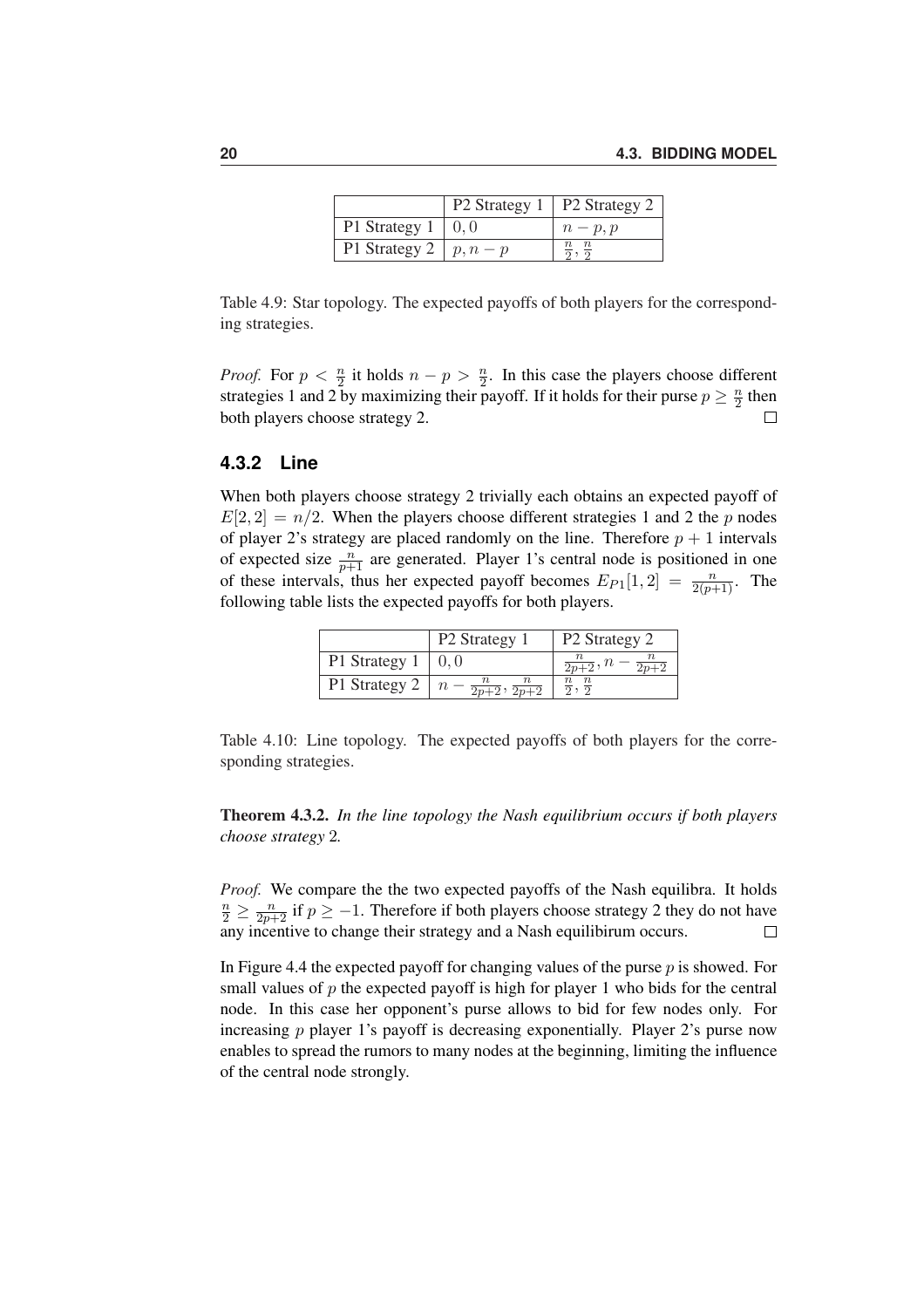

Figure 4.4: Expected payoff of player 1 when she is playing strategy 1 and player 2 is playing strategy 2 for  $n = 1000$ .

#### **4.3.3 D-dimensional Grid**

In the following we generalize the calculation of the expected payoff for ddimensional grids. For  $E_{P1}[2, 2]$  we obtain again an expected payoff of  $n/2$ . For the calculation of  $E_{P1}[1,2]$  we project the nodes set by strategy 2 on the d axes. The interval on one axis containing the central node has expected size  $\frac{n^{1/d}}{p+1}$ . Therefore we obtain for the expected payoff  $E_{P1}[1,2] = \prod_{i=1}^{d} \frac{n^{1/d}}{2(p+1)} = \frac{n}{2^d(p+1)}$  $\frac{n}{2^d(p+1)^d}$ Figure 4.4 shows the expected payoffs for different topologies. We observe that the results are similar as already obtained for the line topology. Now, the expected payoff for player 1 is decreasing earlier, because for increasing dimension it needs more nodes to isolate player 1's central node.

|               | P <sub>2</sub> Strategy 1                       | P <sub>2</sub> Strategy 2                        |
|---------------|-------------------------------------------------|--------------------------------------------------|
| P1 Strategy 1 |                                                 | $\frac{n}{2^d(p+1)^d}, n - \frac{n}{2^d(p+1)^d}$ |
| P1 Strategy 2 | $\frac{1}{2^d(p+1)^d}$ , $\frac{1}{2^d(p+1)^d}$ |                                                  |

Table 4.11: D-dimensional grid topology. The expected payoffs of both players for the corresponding strategies.

Theorem 4.3.3. *In the d-dimensional grid topology the Nash equilibrium occurs if both player choose strategy* 2*.*

*Proof.* The expected payoff  $E_{P1}[1,2] = \frac{n}{2^d(p+1)^d}$  is smaller than  $\frac{n}{2}$  for every value of p. Therfore a player has higher payoff when she is playing strategy 2. This results in the Nash equilibrium when both player choose strategy 2. $\Box$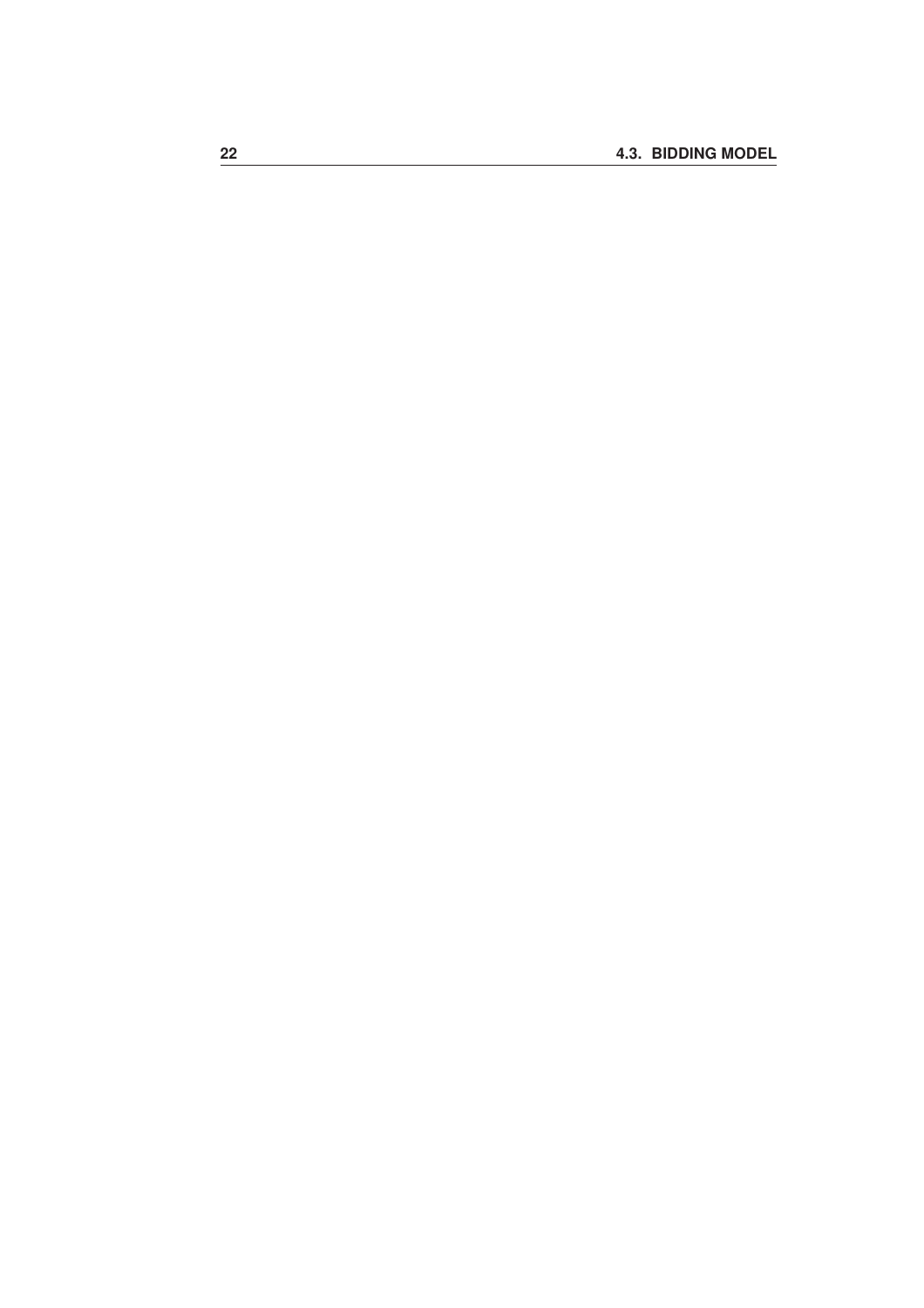# **5 Location Theory**

In location theory it is examined where to locate facilities so that the distance to the users is optimized. We are analyzing the same problem by looking for optimal positions to initate rumors in a network. In our rumor game two players compete for nodes in a graph  $G(V, E)$ . Each can choose alternately one starting node to place her rumor. Then it is examined how many nodes are reached when the flooding algorithm is started.

Hakimi et al. [9] examine the facility location problem in a weighted graph. The facilities are located at vertices or edges whereas the users are located only at vertices. In their model it is possible to locate multiple users at a vertex. Hakimi et al. develop concepts to determine the best vertices to place the facilities.

We adapt these concepts to our model where only one user is located at each vertex, the set of users  $U$  being  $V$ . Furthermore the edge weights are restricted to 1 in our graph. In our model we use these concepts to determine the best vertices to start the rumor game. In the following a few terms are introduced and adapted to our model.

The  $(r|p)$ -medianoid problem in location theory asks to locate r new facilities in the graph which compete with  $p$  existing facilities for reaching the most users. Whereas the  $(r|p)$ -centroid problem examines how to locate first the p facilities when it is known that  $r$  facilities are located afterwards by a second player.

Definition 5.0.4. *Finding the* (r|p)-medianoid *of network is the problem of player 2 who wants to locate* r *new vertices to initiate the rumor when already* p *vertices are choosen by player 1.*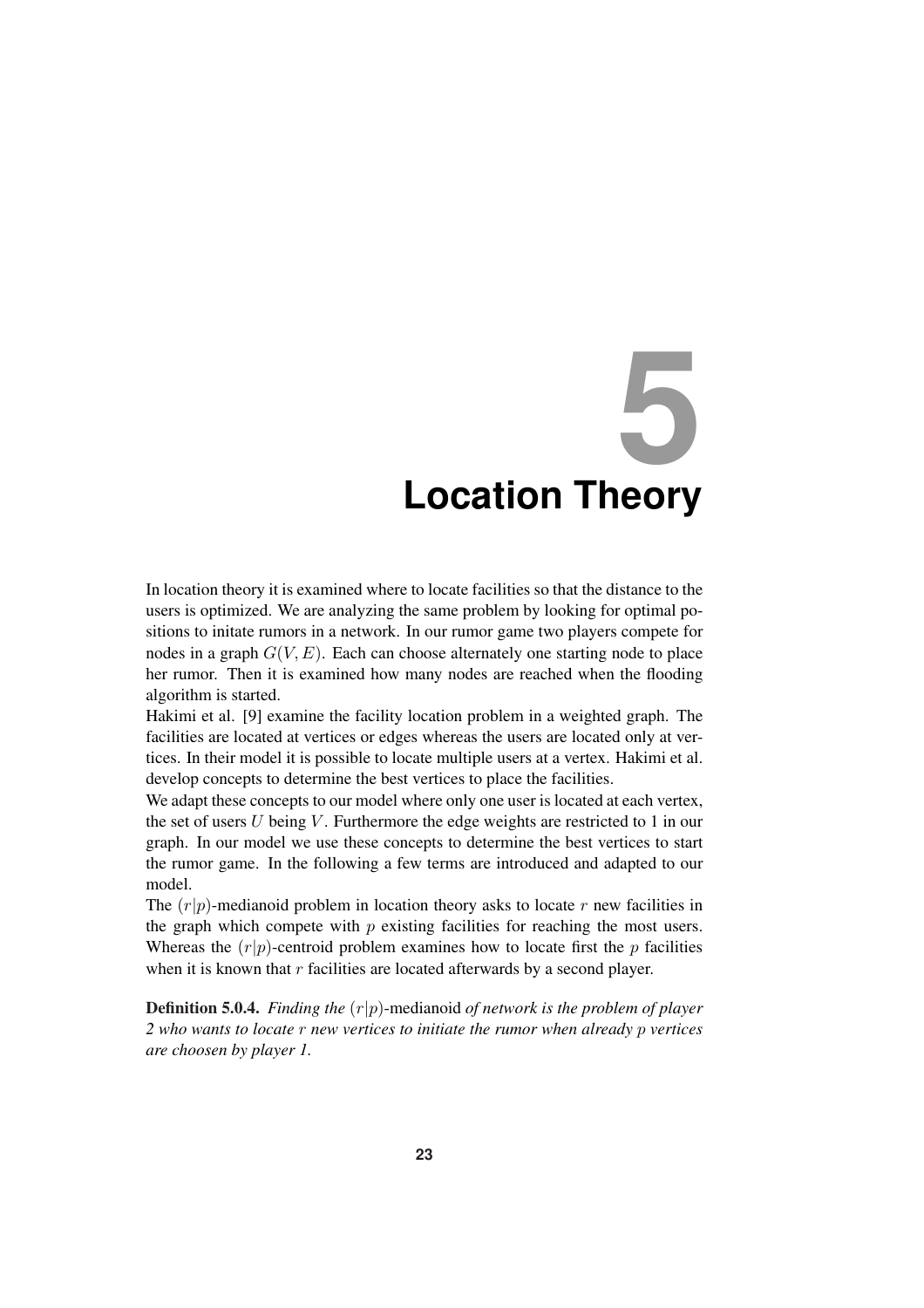

Figure 5.1: Finding the medianoid of a graph.

Definition 5.0.5. *Finding the* (r|p)-centroid *of a network is the problem of player 1 who wants to locate optimally* p *vertices to initiate the rumor when afterwards* r *rumors are placed by a second player.*

# **5.1 Finding the Medianoid and Centroid of a Network**

In the following we introduce some notations. In graph  $G(V, A)$  it holds  $D_G(v, Z) = \min\{d(v, z)|z \in Z\}$ , where  $d(v, z)$  is the length of a shortest path in G from v to z. Thus  $D_G(v, Z)$  designates the minimal shortest path from node v to a node  $z \in Z$ . Let  $X_p$  be the set of the p nodes choosen by player 1 and  $Y_r$ the set of the  $r$  nodes choosen by player 2. The set of vertices that are closer to a rumor published by Y<sub>r</sub> than to the ones published by  $X_p$  is  $V(Y_r|X_p) = \{v \in$  $V|D(v, Y_r) < D_G(v, X_p)$ . This lets us define the part of the graph controlled by rumors placed at  $Y_r$  as  $W(Y_r|X_p) = \sum \{w(v)|v \in V(Y_r|X_p)\}.$ 

**Lemma 5.1.1.** *The problem of finding an*  $(r|X_1)$ -medianoid of a network is NP*hard.*

*Proof.* We prove this theorem by reducing the dominating set (DS) problem to the  $(r|X_1)$ -medianoid problem.

For the DS problem there is given a graph  $G(V, E)$  with node set V, edges set E and an integer  $r < |V|$ . It is asked whether there is a subset  $V' \in V$  such that  $|V'| \leq r$  and  $D_G(v, V') \leq 1$  for all  $v \in V$ .

Given an instance of the DS problem, we construct a network  $N_1(V_1, E_1)$  with node set  $V_1 = V \cup S \cup x_1$ . |S| equals n, a new vertex is introduced for every existing vertex  $v \in V$  and is connected to it, compare Figure 5.1. All nodes in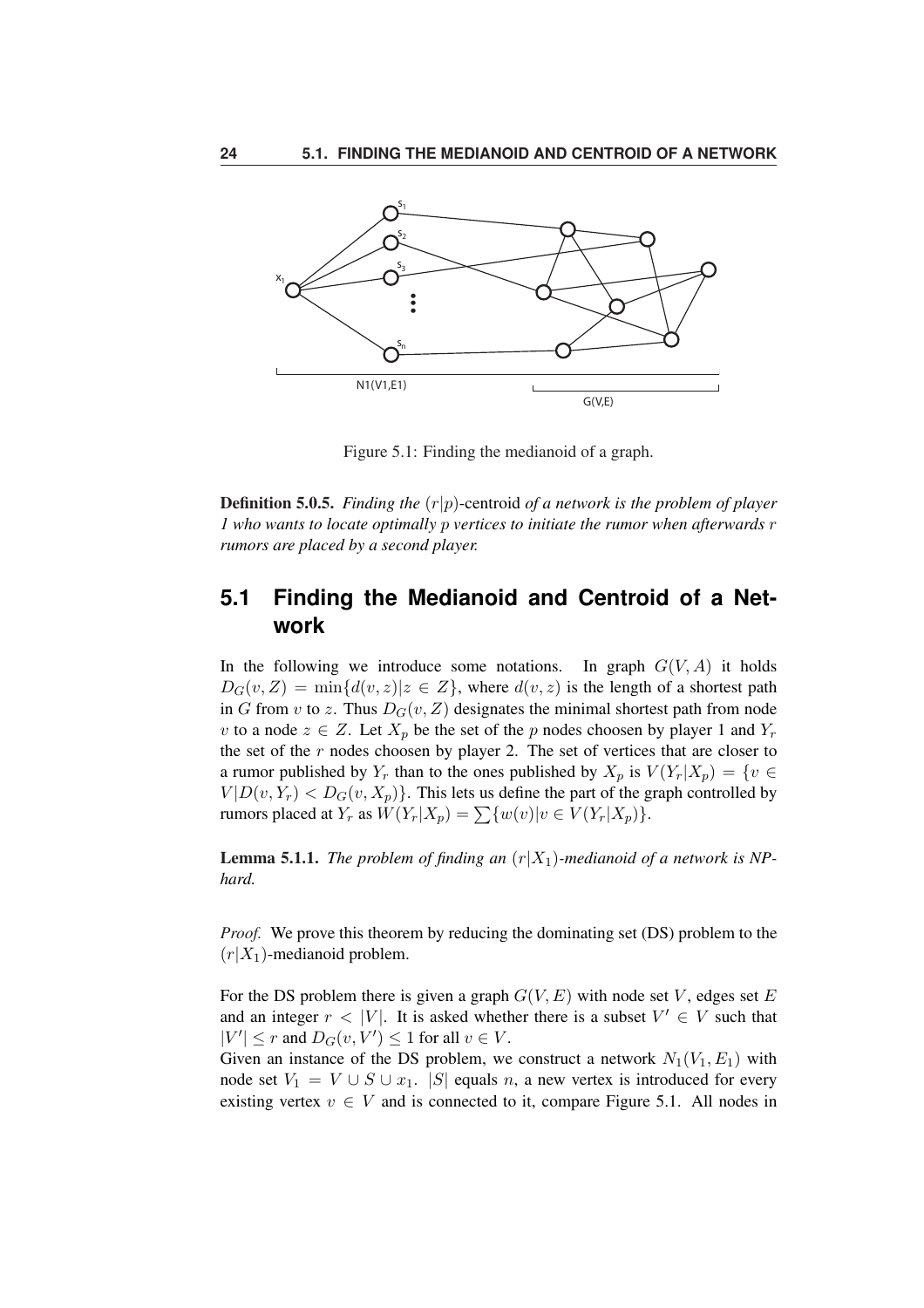

Figure 5.2: Finding the centroid of a graph. Diamond structure in graph  $N_1$ .

S are connected to  $x_1$ . Thus the edge set is  $E_1 = E \cup B \cup T$ , whereas  $B =$  $\{(s_i, v_i)| s \in S, v \in V\}$  and  $T = \{(x_1, s)| s \in S\}.$ 

We show that there exist r vertices on  $N_1$  composing  $Y_r$  such that  $W(Y_r|x_1) \geq |V|$ , iff the DS problem has a solution. If DS has a solution in  $G$ , then there exists  $V' \subset V$  with  $|V'| = r$  such that  $D_G(v, V') \leq 1$  for all  $v \in V$ . Let  $Y_r = V'$ . Then it follows  $W(Y_r|x_1) = |V| + c$ , because  $D(v, Y_r) = 1 < d(v, x_1) = 2$ . The constant  $c = \frac{1}{2}$  $\frac{1}{2}r$  follows from the fact that r nodes lie in the middle of  $x_1$  and some  $v_i \in V'.$ 

Now suppose  $Y_r$  is such that  $W(Y_r|x_1) \geq |V|$ . If  $w_i \in Y_r$  it holds  $W(w_i|x_1) \leq$  $W(v_i | x_1)$ ,  $w_i$  and  $v_j$  being neighbors. This follows from  $degree(w_i) = 2$  and the fact that one side is blocked by  $x_1$ . Therefore we can move each  $w_i \in Y_r$  to its neighbor  $v_i \in V$  without loosing value of W. This leads to  $Y_r \subset V$ . Then it is easy to see that  $W(Y_r|x_1) > |V|$ , what lets us state for all  $v \in V, D(v, Y_r)$  $d(v, x_1) = 2$ . Thus  $Y_r$  is a solution to DS.  $\Box$ 

#### Lemma 5.1.2. *The problem of finding an* (1|p)*-centroid of a network is NP-hard.*

*Proof.* We prove this theorem by reducing the vertex cover (VC) problem to the  $(1|p)$ -centroid problem.

In the VC problem there is given a graph  $G(V, E)$  and an integer  $p < |V|$ . It is asked whether there is a subset  $V' \subset V$  with  $|V'| \leq p$  such that each edge  $e \in E$ has at least one end node in  $V'$ .

Given an instance of the VC problem, we construct a network  $N_1(V_1, E_1)$  from G by replacing each edge  $e_i = (u, v)$  in G by the diamond structure shown in Figure 2.

Let  $Y_r(X_p)$  be the set of nodes choosen by player 2 when player 1 has choosen the nodes  $X_p$ . We prove the theorem by showing that there exists a set  $X_p$  of p vertices on  $N_1$  such that  $W(Y_1(X_p)|X_p) \leq 3$  for every vertex  $Y_r(X_p)$  on  $N_1$ , *iff* VC has a solution.

Suppose V' is a solution to the VC problem in G and  $|V'| = p$ . Let  $X_p = V'$  on  $N_1$ . Then for any diamond joining u and v in  $N_1$ , either u or v belong to  $V' = X_p$ . Then it is easy to see that  $W(Y_1(X_p)|X_p) \leq 3$  for every point  $Y_r(X_p)$  on G.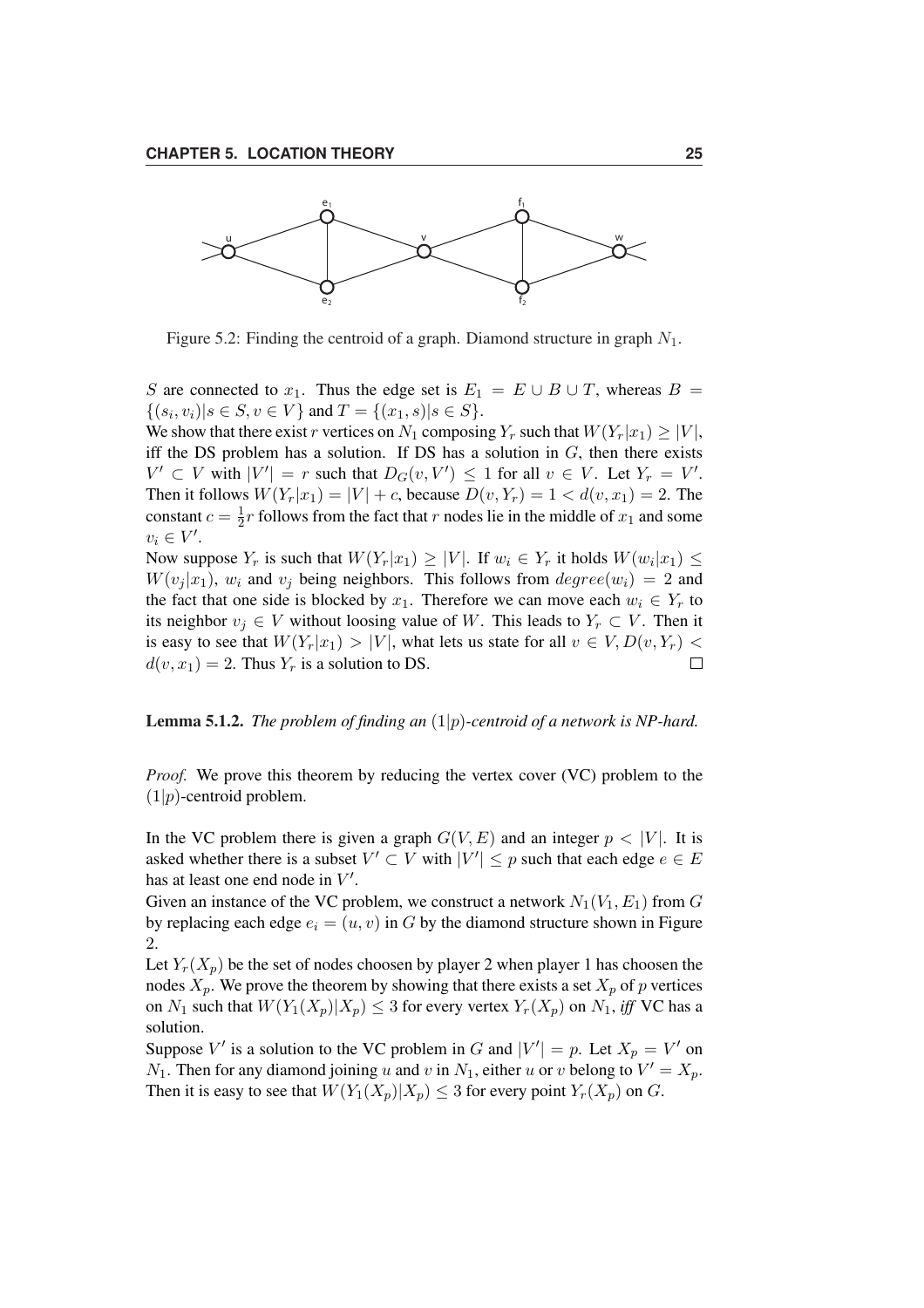

Figure 5.3: Counterexamples for strategies of player 1 where she does not win at least half of the nodes. (a) Player 1 selects the node with smallest radius. (b) She selects the node with highest degree. (c) Player 1 selects the midpoint of the minimum spanning tree. In these examples player 2 always wins at least  $n/2$ .

On the other hand suppose the set of p points  $X_p$  on  $N_1$  is such that  $W(Y_1(X_p)|X_p) \leq 3$  for every choice of point  $Y_1(X_p)$  on  $N_1$ . If on each diamond of  $N_1$  there exists at least one point of  $X_p$ , then we can move this point to u or  $v \in V' \subset V$ . It follows that each diamond has either u or v in V' and therefore  $V'$  would provides a solution to the VC problem in  $G$ .

Let us assume there is a diamond in  $N_1$  joining u and v on which no point of  $X_p$  lies. Suppose  $\min\{D(u, X_p), D(v, X_p)\} > 1$  then it is easy to see that  $W(e_1|X_p) \geq 4$  what contradicts our presumption. Thus, we may assume that  $\min\{D(u, X_p), D(v, X_p)\} = 1$ . Now consider another adjacent diamond with exactly one point of  $X_p$  at w. Then it holds  $0 < D(u, Y_1(X_p)) < D(u, X_p)$ , that means  $Y_1(X_p)$  lies at  $f_2$ , see Figure 2. However, then it follows  $W(Y_1(X_p)|X_p) \geq$ 4. Thus there have to be at least two points of  $X_p$  on the diamond  $(v, w)$ . In general, if there are no points of  $X_p$  on some diamond in  $N_1$ , then there are at least two points of  $X_p$  on a adjacent diamond of  $N_1$ . Therefore, there are enough diamonds to cover all diamonds in  $N_1$ , what gives us a solution to VC in  $G$ .  $\Box$ 

#### **5.1.1 Heuristics for Centroid**

The first player can use various strategies to find the optimal node to place the rumor in our two player rumor game. We looked at following strategies for choosing the centroid of a network: choose the node with smallest radius, with largest degree or the midpoint of the minimal spanning tree. However, for these strategies it is easy to find graphs where they do not win, compare Figure 5.3.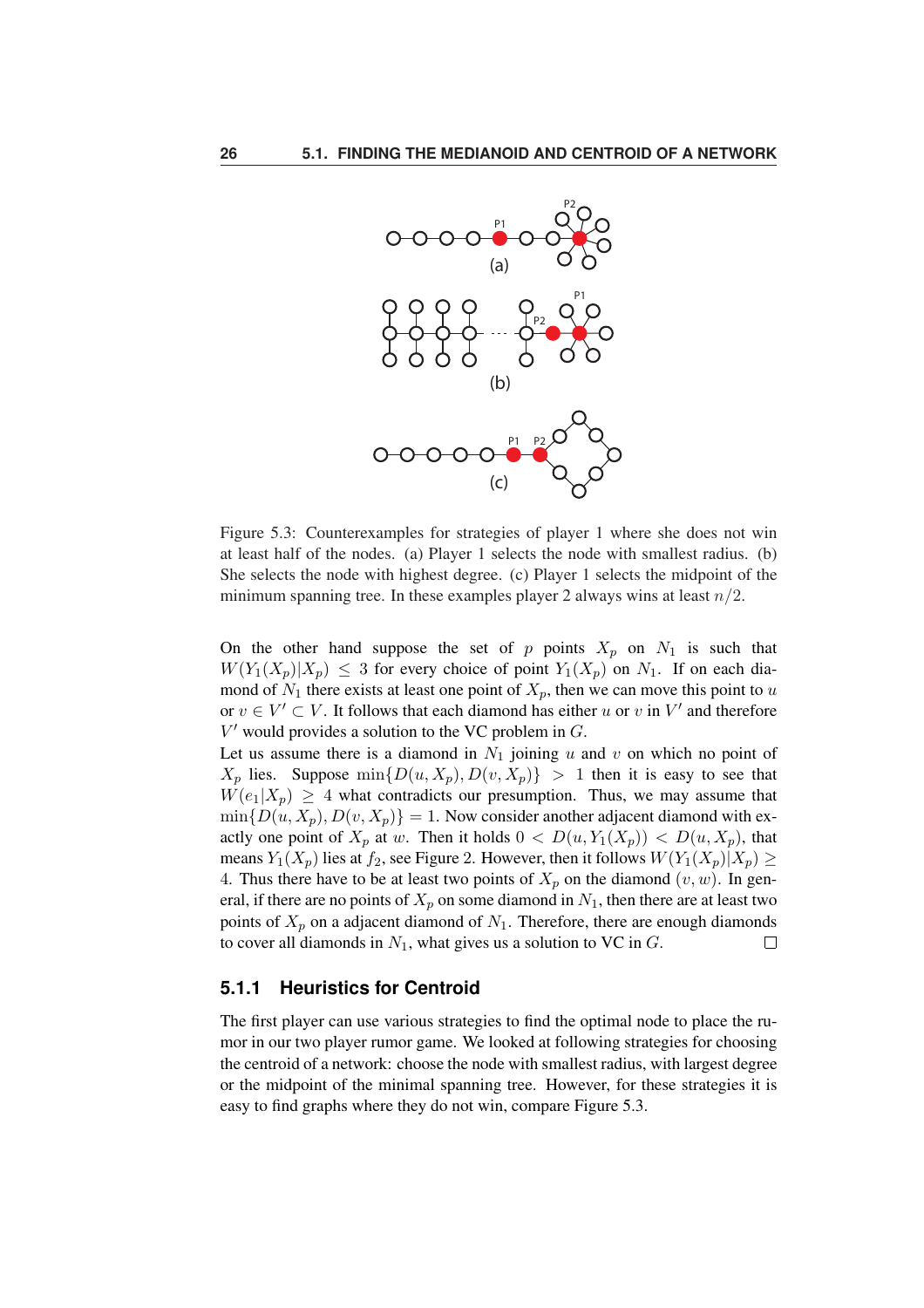In the example shown in Figure 5.3(a) player 1 selects the node  $v_i$  with the smallest radius  $rad_{min}$ . In this simple case the second player wins more than player 1 by choosing the highest degree node  $v_i$  if it holds  $degree(v_i) > 3 \cdot rad_{min}/2$ . In Figure 5.3(b) player 1 selects the node  $v_i$  with highest degree. If it holds  $n > 2 \cdot degree(v_i)$  then player 2 wins more than half of the nodes by selecting the neighbor of  $v_i$ . When the midpoint of the minimum spanning tree is choosen by player 1 then it is easy to see that player 2 can choose a neighbor and win more than half of the nodes, compare Figure 5.3(c).

#### **5.1.2 Heuristics for Medianoid**

In this section we are interested in finding the  $(r|r)$ -medianoid of a graph. Our approach is to subdivide the graph and to determine in each area the local  $(1|1)$ medianoid. By distributing the calculation of the medianoid we obtain an approximation to the optimal solution. Obviously it strongly influences the results how the graph is subdivided. If both players can set about the same number of rumors,  $r \approx p$ , then we can subdivide the graph by following simple algorithm.

*Algorithm BASIC*. The clusters  $S_i$  of the partition S are simultaneosly generated. For each of the p nodes choosen by player 1 a cluster  $S_i$  is created. Then in each step the cluster is growed by adding layers around it. Each layer contains vertices  $v_i$  of constant distance,  $d(v_i, p_i) = c$ . If two layers meet at the same time at a node then it is assigned with probability  $1/2$  to a cluster  $S_i$ . The algorithm stops when no further nodes can be added to any cluster  $S_i$ .

Each node is reached by this algorithm, therefore the graph is subdivided completely. We obtain a subdivision S of  $G(V, E)$  with following properties.

- *(1)* All  $S_i \in \mathcal{S}$  are disjoint.
- *(2)*  $\forall v \in V$  it holds  $\exists S_i \in \mathcal{S}, v \in S_i$ .

The subdivision generated by Algorithm BASIC does not restrict the size of the partitions. One could think that the centrum of the partitions is also the best vertex to choose for a player. Compare Figure 5.3(c) for an example where this vertex is beaten.

In the following player 1 is assumed to place her rumors at the  $r$  best positions knowing that a second player is to place another  $r$  rumors. In other words we assume that the  $(r|r)$ -centroid is known to player 1. Consider the partition S of Algorithm BASIC. In the worst case each  $S_i$  corresponds to a star topology where one leaf is shared with each neighbor, resulting in a very unfair outcome of the rumor game for the second player.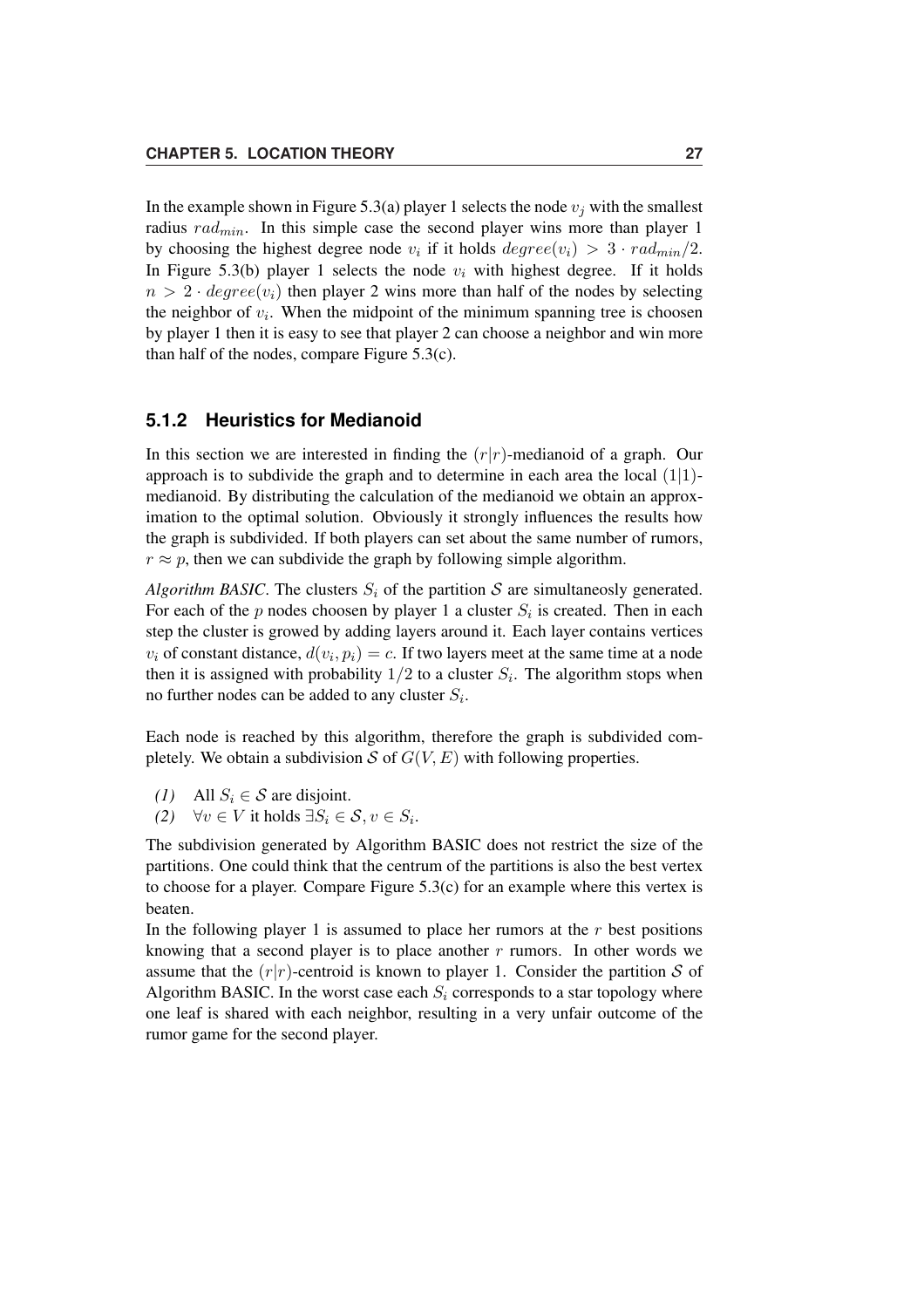

Figure 5.4: Example of a graph where no Condorcet Vertex exists.

### **5.2 CondorcetVertices**

For our analyzes of the Rumor Game in different topologies we introduce the *Distance Score* and the *CondorcetVertex*.

**Definition 5.2.1.** For any two vertices  $v_i, v_j \in V$  the number of vertices that are *closer to*  $v_i$  *than to*  $v_j$  *is designated as the Distance Score,*  $DS_i(j) = |\{v \in V :$  $d(v, v_i) < d(v, v_j)$  }|.

**Definition 5.2.2.** *A vertex*  $v_j \in V$  *is called a* CondorcetVertex *if*  $DS_i(j) \leq |V|/2$ *for every*  $v_i \in V$ .

Thus a vertex  $v_i \in V$  is called a CondorcetVertex if no more than one half of the vertices gets the rumor from any other vertex in the graph. In a general graph CondorcetVertices must not exist, compare Figure 5.4. In this example for every choosen node of the first player, the second player wins more than  $n/2$ .

Let  $F(x)$  be the sum of shortest paths from a vertex x to all other vertices,  $F(x) = \sum_{x=0}^{\infty}$  $v \in V$   $d(v, x)$ .

**Definition 5.2.3.** *A vertex*  $v_j \in V$  *is called* MinSPVertex *if*  $F(v_j) \leq F(v_i)$  *for every*  $v_i \in V$ *.* 

The MinSPVertex  $v_i$  is the vertex which has the minimal sum of shortest paths to all other vertices. In a graph the MinSPVertex does always exist. A CondorcetVertex does not always equal the MinSPVertex, compare Figure 5.5(b) where vertex  $v_i$  is a CondorcetVertex but not a MinSPVertex.

CondorcetVertices do not have to be adjacent, compare Figure 5.5(b).

In a complete graph  $G_c(V, E)$  every vertex is a CondorcetVertex. It holds for all  $v_i \in V$  that  $DS_i(j) \leq |V|/2$  for every  $v_i \in V$ . From  $G_c$  we construct a worst case example for the expected payoff of a CondorcetVertex by deleting half of the outgoing edges from one node  $v_j$ . The corresponding graph  $G_c^{\prime}V$ , E still consists only of CondorcetVertices. However, vertex  $v_j$  with degree  $n/2$  has an expected payoff of only  $n/4$ .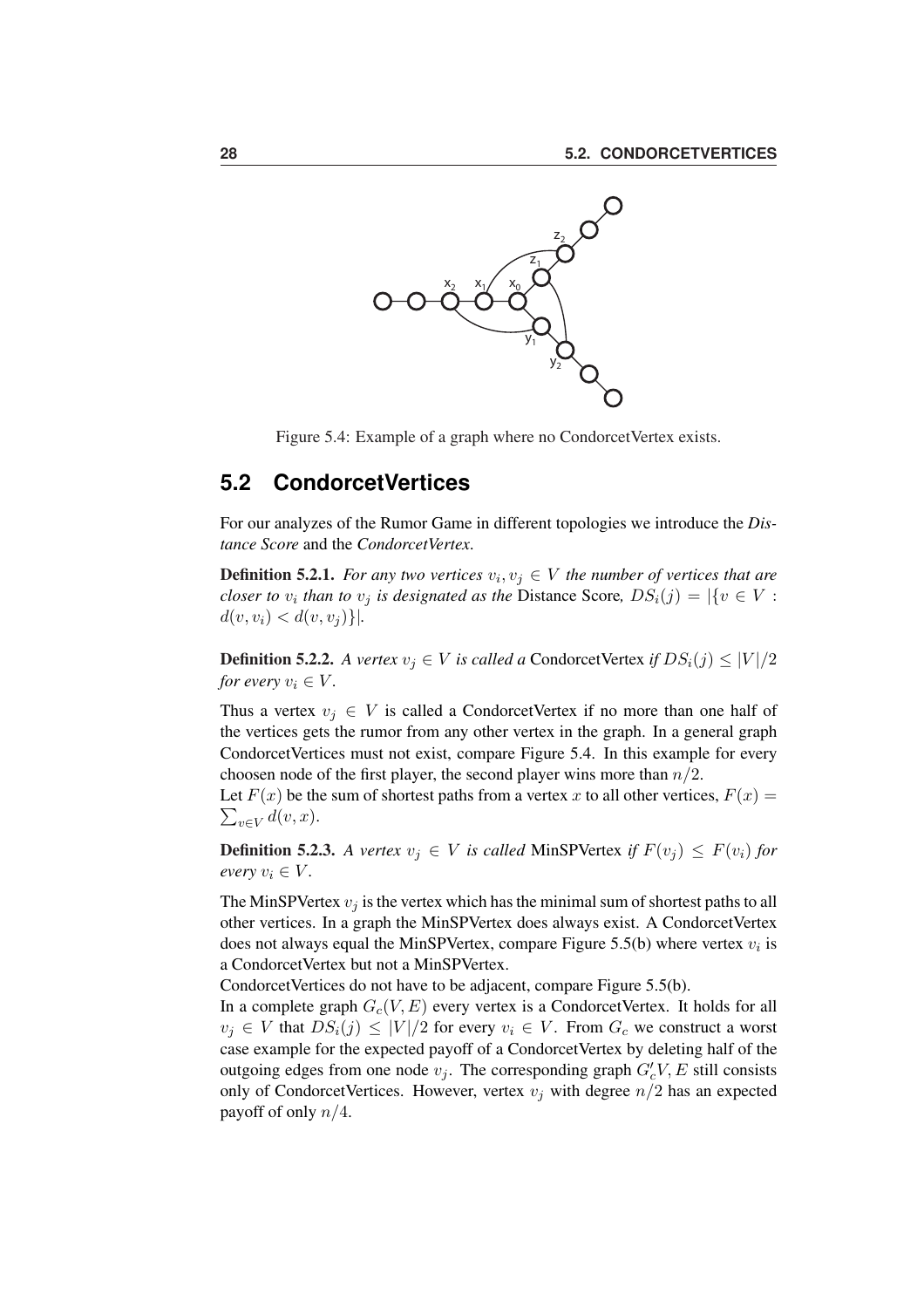

Figure 5.5: (a) Example where two Condrocet Vertices  $v_1$  and  $v_2$  are not adjacent. (b) Worst case example for the expected payoff of CondorcetVertex  $v_i$ . The part of the graph in the circle is a complete graph.

#### **5.2.1 Greedy Algorithm**

Hansen et al. [10] provide a greedy algorithm for finding the (possibly emtpy) set of Condorcet points of a network in polynomial time. Our CondorcetVertices are not allowed lying on edges, therefore Hansen's algorithm is simplified to the pairwise comparison of vertices. The complexity is  $O(n^3)$ .

*Algorithm Greedy*. At the beginning all vertices are put in the set  $C_q$  of possible CondorcetVertices. For each possible pair  $(v_j, v_k)$   $v_j \in C_q, v_k \in V$  in turn the Distance Score  $DS_k(j)$  is calculated. If  $DS_k(j) > |V|/2$  then  $v_j$  is deleted from  $C_g$ . Stop if  $C_g = \emptyset$ , in this case the graph has no CondorcetVertex.

#### **5.2.2 Tree**

In the following we analyze our rumor game for the tree topology. Therefore we define a basic algorithm which finds an optimal node  $v_{opt}$  to publish the rumor for player 1. This node matches the  $(1|1)$ -centroid of the tree.

*Algorithm TreeBasic.* Let  $T(V, E)$  be a tree. The player starts at a leaf  $v_i \in V$ . In each step the Distance Score  $DS_j(i)$  of all neighbors  $n_j \in N_i$  is computed. Player 1 moves to the neighbor with highest  $DS<sub>j</sub>(i)$  if she can improve herself and starts a new round. The algorithm stops at  $v_{opt}$  when no neighbor is better any more.

Lemma 5.2.4. *Given a tree* T(V, E) *algorithm* TreeBasic *always finds a* CondorcetVertex*.*

*Proof.* In TreeBasic for each leaf  $v_i$  a unique path  $p_i$  is defined on which a player moves as long as she can improve her Distance Score  $DS_i(i)$ . The properties of a  $p_i$  are: (1)  $p_i$  is unique, (2)  $p_i$  does not contain any local maxima of  $DS_i$ . The uniqueness of  $p_i$  follows from the fact that each node has an unique parent node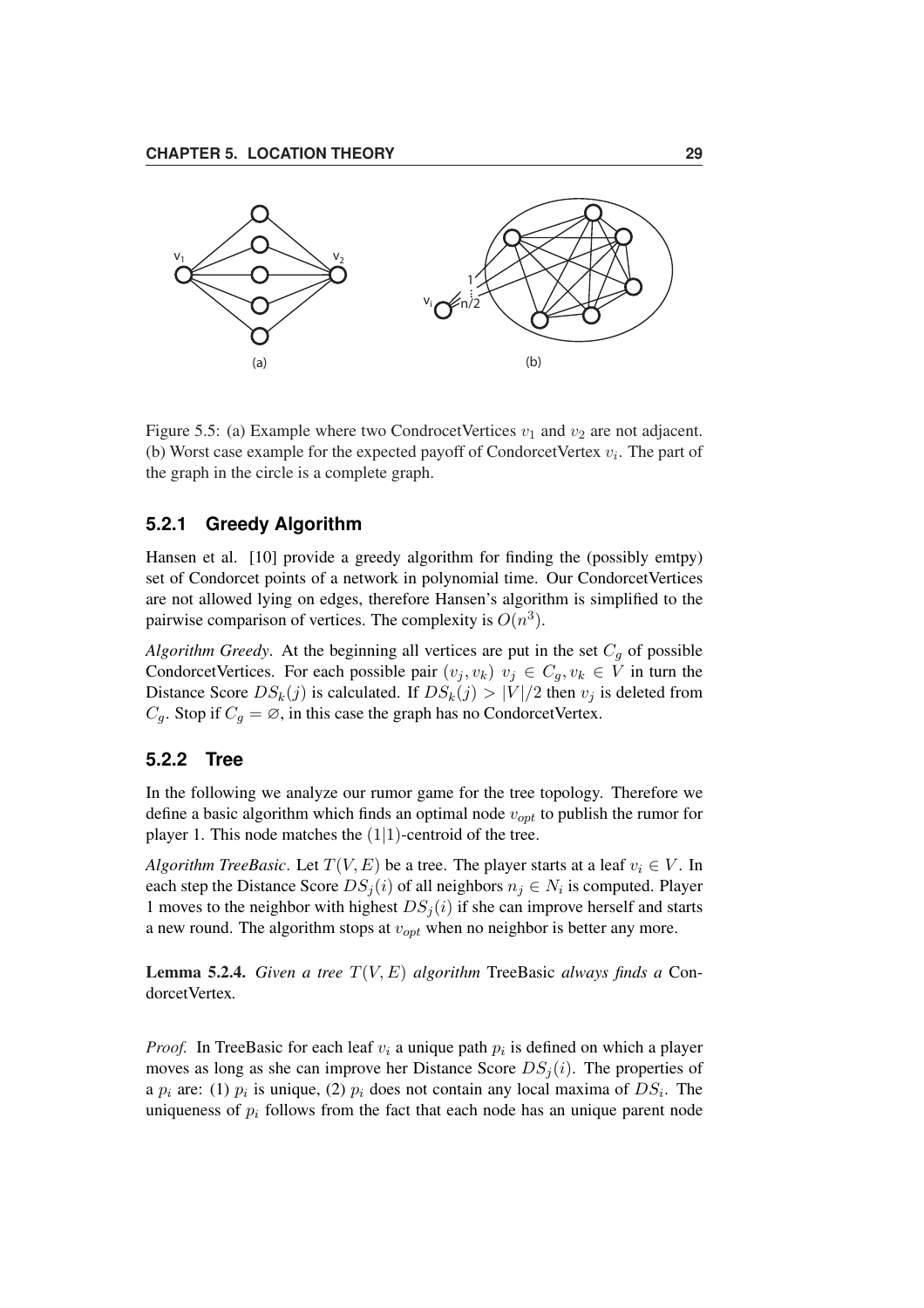and the tree does not contain any cycles. Property 2 follows from the definition of TreeBasic, where the player only moves to a neighboring node if she increases  $DS_j(i)$ . Therefore  $DS_j(i)$  is monotonically increasing on  $p_i$  till  $v_{opt}$  is reached. Lets assume player 2 finds a better node  $v'_{opt}$ ,  $DS'_{opt} > DS_{opt}$ . Now consider player 1's  $v_{opt}$  as the new root of the tree  $\dot{T}'(V, E)$ . The subtree  $T'_j$  which has neighbor  $n_j$  of  $v_{opt}$  as root contains  $v'_{opt}$ . The Distance Socre in subtree  $T'_j$  is maximized if  $v'_{opt} = n_j$ . However, for  $v_{opt}$  it holds that the Distance Score of each neighbor  $DS_j(opt)$  is lower or equal than  $DS_{opt}$ . Therefore our assumption is wrong and player 2 can not find a better node. Moreover it holds  $DS_jopt \leq |V|/2$ for every  $v_j \in V$ . Thus  $v_{opt}$  is a CondorcetVertex.  $\Box$ 

#### **5.2.3 D-dimensional Grid**

Algorithm TreeBasic can be generalized to d-dimensional grids, compare algorithm *DGridBasic*.

*Algorithm DGridBasic*. In a d-dimensional grid  $G_d(V, E)$  the player starts at an arbitrary node  $v_i \in V$ . In each round the Distance Score  $DS_i(i)$  of all neighbors  $n_j \in N_i$  is computed. The player moves to the best neighbor and starts a new round. The algorithm stops at  $v_{opt}$  where no neighbor is better any more.

Lemma 5.2.5. *In a d-dimensional grid algorithm* DGridBasic *always finds a* CondorcetVertex*.*

*Proof.* For any path  $p_i$  between a point  $v_i$  and the optimal solution  $v_{opt}$  following properties hold: (1)  $p_i$  does not contain any cycles. (2) There are no local maxima of  $DS_j(i)$  on  $p_i$ . Player 1 moves on  $p_i$  to the neighbor with highest  $DS_j(i)$  as long as she can improve her score according to algorithm DGridBasic. If no neighbor is better any more, then player 1 has found an optimal node.

Lets assume player 2 finds a better node. Because properties (1) and (2) hold this has to be a neighbor of the point found by player 1. However, the algorithm only terminates if it holds  $DS_j \leq DS_i$  for all neighbors  $v_j \in N$ . Therefore our assumption was wrong and player 2 cannot find a better point than player 1.  $\Box$ 

#### **5.2.4 Small World Graphs**

In this section we examine whether CondorcetVertices do exist in small world graphs. Therefore we look for CondorcetVertices in a Kleinberg small world graph with 64 nodes. If it holds for node  $v_i$  and any node  $v_i \in V$  that  $DS_i(j) \leq n/2$ , then  $v_i$  is a CondorcetVertex. A simulation in a Kleinberg small world graph with 64 nodes finds in average 41.6 CondorcetVertices.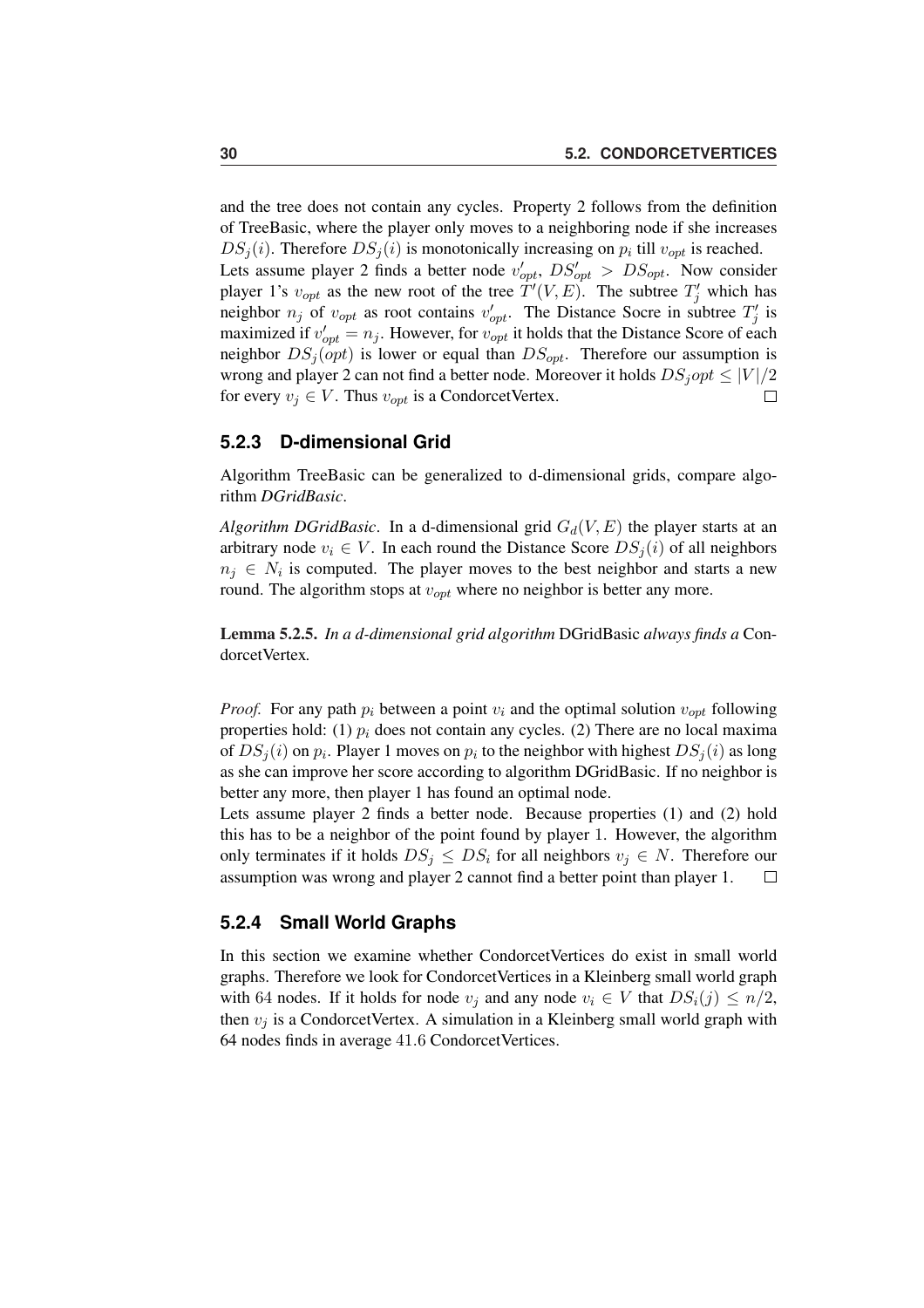# **6 Conclusion**

In this thesis we have presented the Rumor Game which models the spreading of information in networks. Two different models for two players were used to describe the problem. For one model we defined an extension to multiple players. For the propagation model two versions were specified, however only the Flooding Model, a basic version of the Threshold Model, was used in the analysis.

In the Basic Model we analyzed different underlying topologies, starting with star and line and then generalizing the examinations to d-dimensional grids. Moreover we examined this model for  $k$  players. The payoff for the players was determined for the corresponding topologies.

Furthermore simulations were performed in the Basic Model for different small world and random graphs on behalf of the tool Sinalgo. We were interested in rankings as the degree and the HITS value of nodes. In our simulations the highest degree node turned out to be the better to publish a rumor than the node with the highest HITS value.

The Bidding Model was as well analyzed for the different topologies star,line and d-dimensional grid. The payoff of each player and the existence of Nash equilibiria was determined.

In the section Location Theory we proved the np-hardness of the  $(r|p)$ -medianoid and  $(1|p)$ -centroid in our model and gave some analysis of the rumor game in trees and small world graphs.

Finally we thought about heuristics of the np-hard problem of finding the  $(r|r)$ medianoid in graphs. Our approach was to subdivide the graph and to calculate in every part the  $(1|1)$ -medianoid.

During the research we encountered several questions and problems which exceed the scope of this thesis. We used only flooding as a propagation model, but defined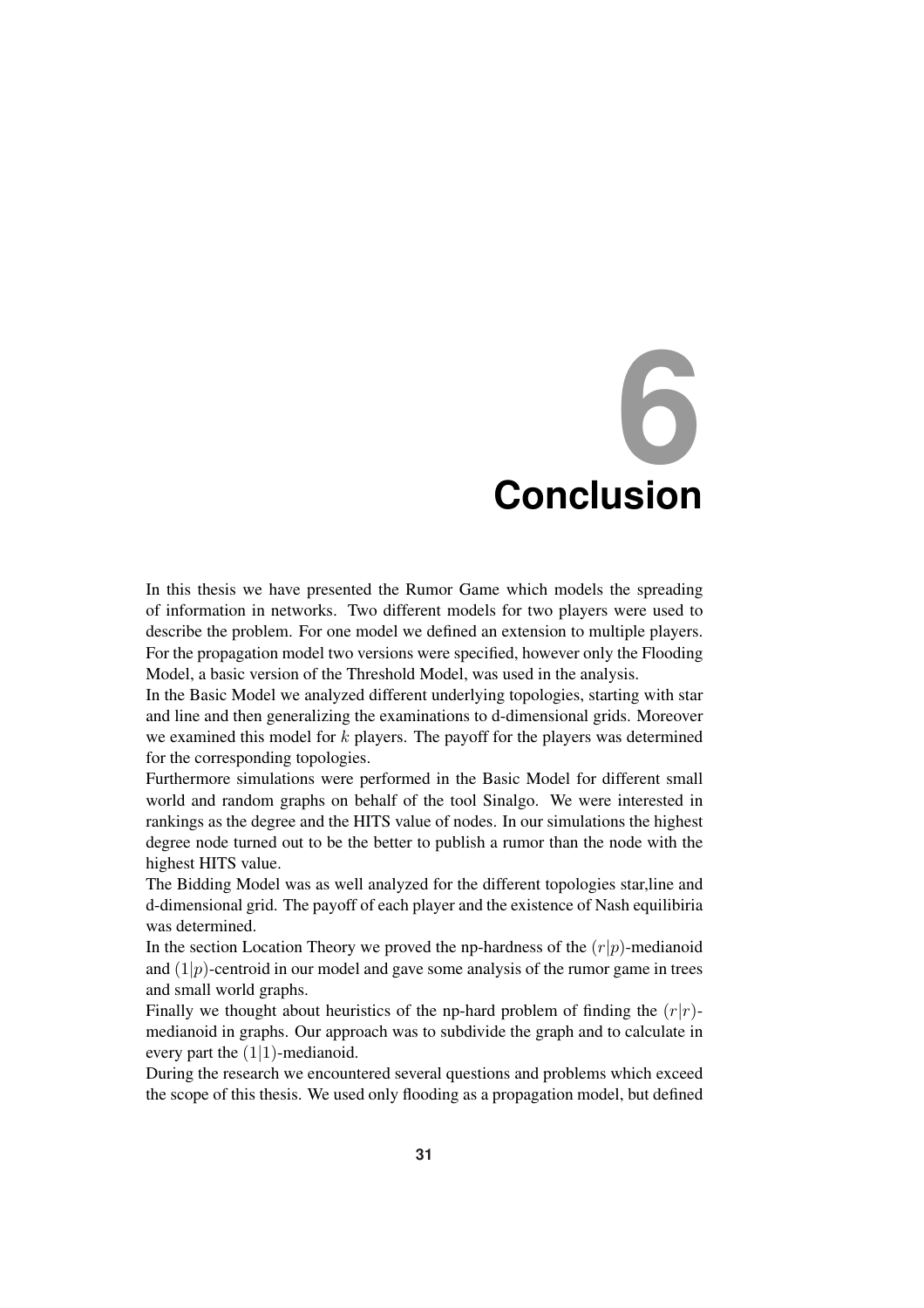also its generalization the Threshold Model and the Independent Cascade Model. Analyzes with these models could give some further insights in the propagation of information.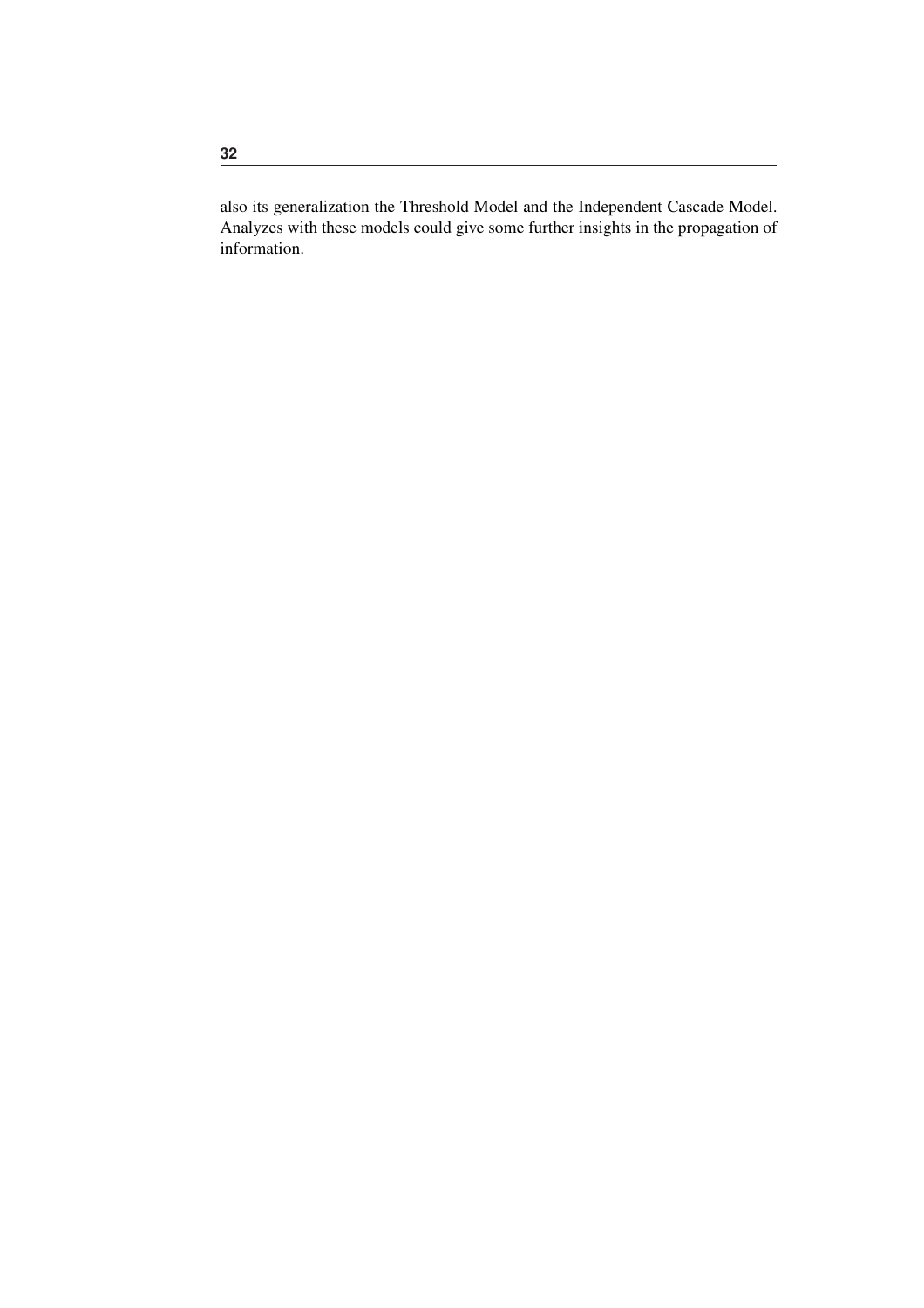# **Bibliography**

- [1] L. E. Blume. The statistical mechanics of strategic interaction. *Games and Economic Behavior*, 5(3):387–424, July 1993.
- [2] O. Cheong, S. Har-Peled, N. Linial, and J. Matousek. The one-round voronoi game. In *Proceedings of the 18th Annual Symposium on Computational Geometry*, pages 97–101, 2002.
- [3] G. Ellison. Learning, local interaction, and coordination. *Econometrica*, 61(5):1047–71, 1993.
- [4] D. Eppstein and J. Wang. A steady state model for graph power laws, 2002.
- [5] M. Faloutsos, P. Faloutsos, and C. Faloutsos. On power-law relationships of the internet topology. In *Proceedings of the ACM SIGCOMM*, pages 251– 262. ACM Press, 1999.
- [6] J. Goldenberg, B. Libai, and E. Muller. Talk of the network: A complex systems look at the underlying process of word-of-mouth. *Marketing Letters*, 12:3:221–223, 2001.
- [7] J. Goldenberg, B. Libai, and E. Muller. Using complex systems analysis to advance marketing theory development. *Academy of Marketing Science Review*, 2001.
- [8] M. Granovetter. Threshold models of collective behavior. *American Journal of Sociology*, 83(6):1420–1443, 1979.
- [9] S.L. Hakimi. Locations with spatial interactions: competitive locations and games. *Discrete Location Theory, eds. P.B. Mirchandani and R.L. Francis*, pages 439–478, 1990.
- [10] P. Hansen, J.-F. Thisse, and R.E. Wendell. Equilibrium analysis for voting and competitive location problems. *Discrete Location Theory, eds. P.B. Mirchandani and R.L. Francis*, pages 479–501, 1990.
- [11] H. Hotelling. Stability in competition. *Economic Journal*, 39:41–57, 1929.
- [12] J.Kostka. Byzantine caching game, 2006.